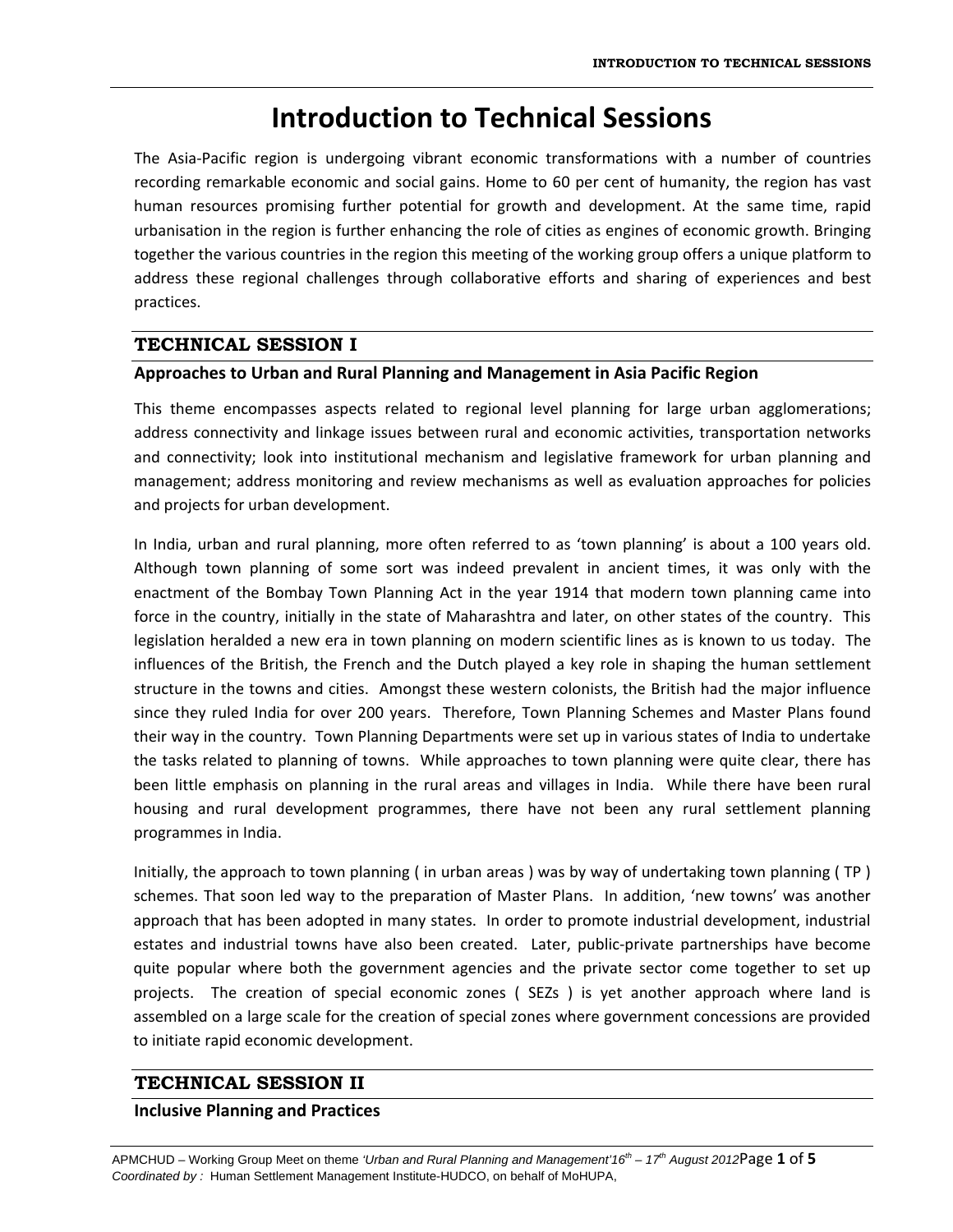The theme encompasses traditional and indigenous planning methods, institutional mechanisms to facilitate participatory approaches in planning, look into the tools and methods for participatory planning; inclusive approaches for planning and urban management, inclusion of older city cores in planning and growth of urban areas and urban renewal strategies.

The enactment of town planning laws in India was with the belief was that good town planning would lead to better public health and reduction in widespread diseases. With growing influx of low income population into cities and the increase in the number of slum dwellers, housing and civic infrastructure became a casuality. Informal economy began to thrive. In order that cities are properly planned, Master Plans were prescribed and prepared. These included, amongst other things, land uses for different uses, development controls and subdivision regulations. As part of municipal functions, building byelaws, etc. were framed. To tackle the specific problem of slums, various central and state government schemes have been introduced from time to time. These were geared to specifically address the requirements of the low income population.

In order to make development more inclusive, participatory approaches have been introduced. In many cases, NGOs and CBOs have also been brought into the scheme of things so that there is more 'inclusion'. With the introduction of the JNNURM ( Jawaharlal Nehru National Urban Renewal Mission ) in the year 2005, stakeholder consultations have become centre stage to the whole process of urban development. Whilst JNNURM is limited to 65 cities in the country, the remaining cities are covered under IHSDP ( Integrated Housing and Slum Development Programme ) for providing basic services and shelter for the urban poor in slum areas.

Housing projects of urban development authorities and housing boards in various states have been hitherto funded by the Housing and Urban Development Corporation ( HUDCO ) with a focus on at least 50 percent of funding for the low income groups and economically weaker sections of the society. This by far has been one of the major efforts at inclusion in the area of housing and urban development in the country.

Whilst in India we have till date not made specific mention of the word 'inclusive' in our National Urban Housing and Habitat Policy 2007 or in any of our state housing policies, the concept has been in many ways latent in our policy thinking. As a welfare state, the Government of India as well as the state governments have always taken a sympathetic view towards providing housing to the low income populations. However, due to the rather low level of public / government investments, such housing has been small in quantity and hard to come by.

India has 286 million people living in over 5000 cities and towns with over 40 per cent of them living in 60 metropolitan urban agglomerations. There are 61.7 million urban people living in slums and squatter settlements today. It is projected that urban population of the country will grow to 468 million by 2020. This would have serious impact on housing, civic infrastructure, basic amenities and employment.

Conscious of the issues of slums and poverty, the United Progressive Alliance (UPA) Government in India through the National Common Minimum Programme (NCMP) has committed itself to a comprehensive approach to urban renewal with emphasis on social housing, inclusive city growth and slum upgradation and development. Government of India has launched the Jawaharlal Nehru National Urban Renewal Mission (JNNURM) last year to address the problems of slums and civic amenities to the poor in an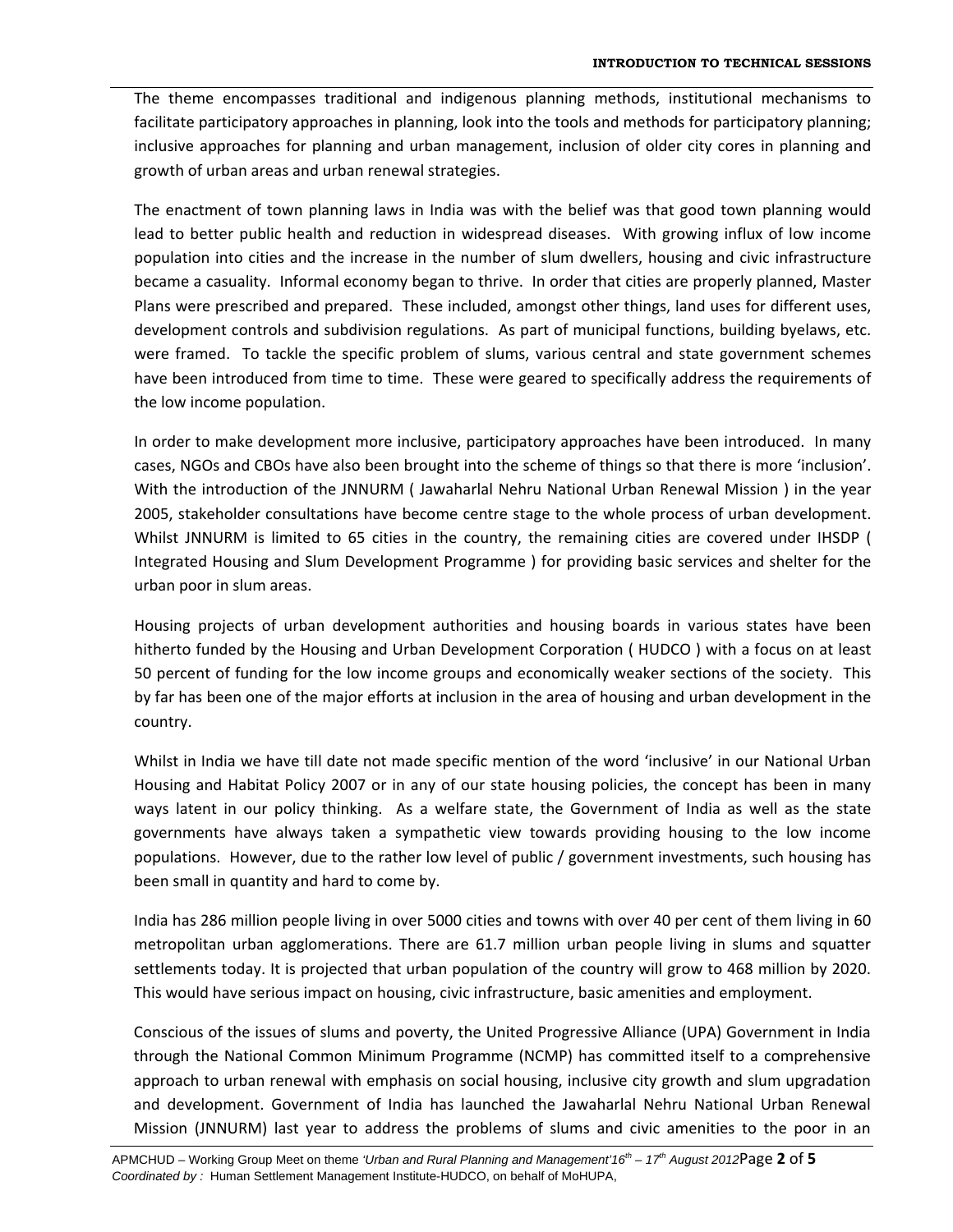integrated manner and has allocated an amount of US \$12.5 billion as central grant which would leverage state share, institutional finance and beneficiary contribution.

In the Indian context, one can visualize inclusive housing in terms of the following categories viz.

a) *Social Inclusion* – India is a land of diverse cultures; caste being one of the key components. While there are four major divisions of caste, there are dozens of sub‐castes within. Society is highly stratified and segregated. A large number of states and languages further add to the complexity. Many sections of Indian society have been disadvantaged and deprived for centuries and it is the endeavour of the governments both at the national and sub‐national level to 'include' citizens from all walks of life. The Indira AwasYojana is one such national housing programme which incorporates social inclusion, although it is only confined to the rural areas of the country. However, a large number of social groups perceive that they are not included in the housing programmes / they have little access to housing programmes. Whilst policy does not discriminate any social group from accessing housing, the exclusion is more from the lack of awareness and low incomes of the people than anything else. Further, social exclusion seems to exist in many places, by way of traditional practice, for centuries.

b) *Economic Inclusion* ‐ Large segments of urban population belong to the low income population. The affordability of such population is very low and therefore, they automatically are excluded from the formal housing market. Further, the nature of formal supply is also such that it caters only to the upper reaches of the income band and the lower reaches of the income band are excluded. Such population have no other choice but to fend for themselves and look for alternatives, not always formal or legal. Consequent physical segregation is the outcome of economic out pricing. As a result, large pockets of low-income population tend to congregate in one or more places, thereby creating islands of exclusion. Similarly, the richer class of people who are able to get themselves included in the formal systems of housing supply, in the well serviced and 'posh' areas, become inhabitants of 'exclusive' enclaves of prosperity where people who have 'arrived' can only stay.

c) *Financial Inclusion* – One of the ways in which one can include the categories of people who cannot afford housing is to increase their access by way of greater access to mortgage finance. In India today, unfortunately, housing finance cannot be accessed by a majority of the houseless population on account of the fact that the conditions are quite stringent. On account of a variety of reasons, banks and financial institutions demand many requirements to be fulfilled before loans are sanctioned. Therefore, the lower income population get excluded from the housing finance market. Although attempts are being made by the National Housing Bank and other organizations to develop micro‐finance systems which can include the lower incomes in their loan portfolios, a lot of ground still needs to be covered before financial inclusion of the low income population can become a reality.

d) *Inclusion of the Aged* – With increased medical facilities, advancement in treatment methodologies and general improvement in the quality of life, the population of aged persons or the elderly is on the rise. Often, such population find it difficult to access housing. Housing for the elderly, as is popular in some societies, is not very popular in India. Further, there is also a school of thought that by developing exclusive projects for housing the elderly, one is actually secluding them from the social mainstream and mileu and thereby, contributing to exclusion of a different kind. There are no laws in this regard in India and whatever little is being done is by the private sector and the state has done precious little.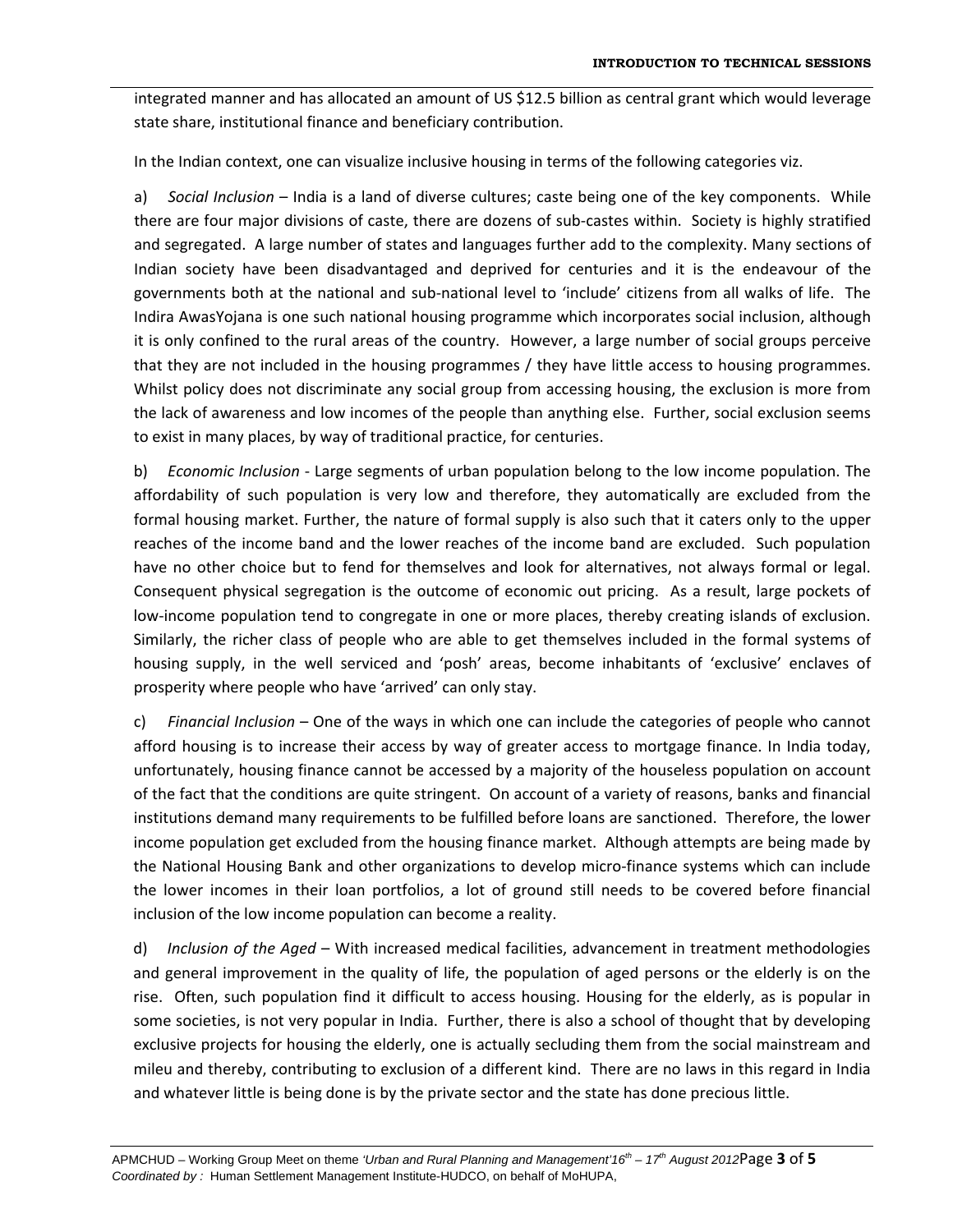e) *Inclusion of the Physically Challenged* ‐ There are many sub‐categories of physically challenged persons in Indian society. Persons with any of these challenges need special provisions in housing units in order to make living adequate and comfortable for them. Full access or barrier free built environments have become very important in order to cater to the needs of an inclusive society. In most cities in India, the local building byelaws do incorporate mandatory provisions for buildings to make these provisions. However, here again, one can cite many examples where these provisions are seldom implemented. In fact, the building byelaws incorporate these provisions for public and semi‐public buildings and not for residential buildings. This makes it very difficult for physically challenged persons to access housing.

*f) Inclusion Under Special Circumstances –* There are many groups of people living under special circumstances. Groups engaged in home based economic activities, occupational groups ( such as fishermen ), refugees, disaster affected victims, oustees, etc. Again, while the special requirements of each of these groups are very peculiar and different, sometimes, their physical inclusion becomes difficult. In most instances, housing projects catering to the requirements of such population do not get developed. Further, other groups of people such as single men, single women, orphans, widows, etc. are also other vulnerable sections of the society who often are not included in the housing supply in the country and thereby suffer from exclusion.

## **TECHNICAL SESSION III**

## **Urban–Rural Continuum – Imperative of Integrated Planned Development :**

This theme deals with aspects related to holistic approach to planning for developing a symbiotic relationship between the rural and the urban. It shall look into integrated planned approaches for integrated and sustainable regional level planning. The discussions shall deal with the multiple issues connected with the disconnect between the urban and the rural.

In many states of the country, regional planning has been emphasised. Large metropolitan regions have been conceived with a view to integrate urban and rural areas, particularly those areas which are in the hinterland of the 'mother' city. The National Capital Region is perhaps the largest of such regions. Other large metropolitan cities have also demarcated such regions.

A few decades ago, the National Commission on Urbanisation identified many Spatial Priority Urbanisation Regions ( SPURS ).

The Delhi – Mumbai Industrial Corridor is a new proposal where integration of the urban and the rural is a part of the overall scheme of things for promoting industrial development.

In many parts of the country, corridor development of human settlements has been happening in a natural manner as a part of peri-urban development along highways. Kerala, a state in south India is known for its urban‐rural continuum.

Sometime ago, the Government of India embarked upon a massive programme of constructing national highways in the form of a 'Golden Quadrilateral' connecting various parts of the length and breadth of the country. This highway connects many towns and cities across Indian and passes through many villages.

In order to bring the benefits of development to the villages, the Government of India, Ministry of Rural Development launched the PURA ( Provision of Urban Amenities in Rural Areas ) programme in several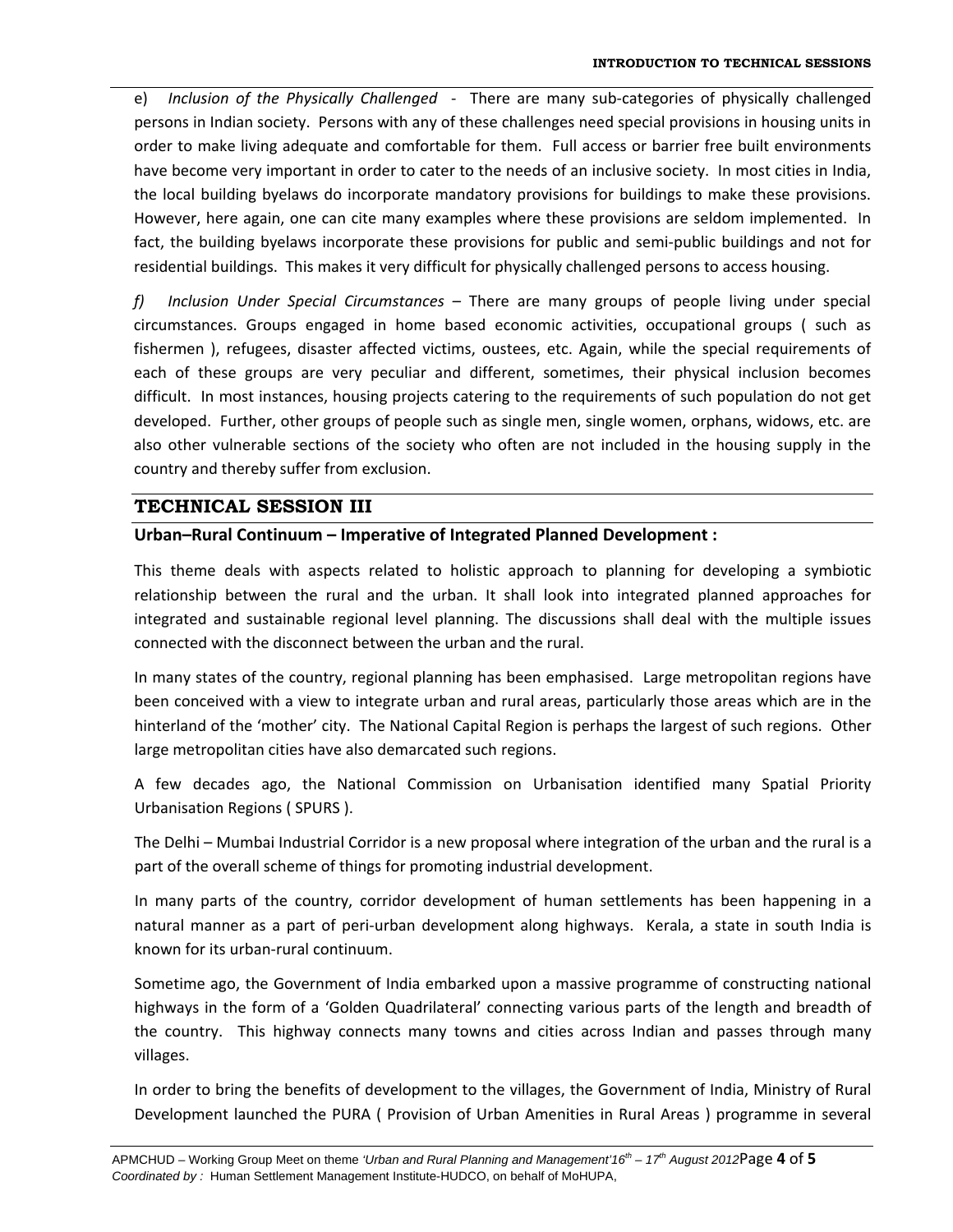villages. The idea was to identify a cluster of villages, connect them with roads, provide the basic infrastructure and skill upgradation so that income generating opportunities could be initiated. This has programme has been initiated in several states of the country.

### **TECHNICAL SESSION IV**

#### **Land related issues in Urban and Rural Planning and Management**

This theme deals with land as a resource and its sustainable development. The session shall explore the various aspects related with land tenure systems and the role of institutions in providing a regulatory framework which safeguards the needs of the vulnerable groups while, at the same time, provide for the economic growth of the urban and rural populace and their burgeoning needs.

One of the key inputs for human settlement development is land. While in the early days of India's independence, land was more easily available for urban development purposes, today the situation is quite opposite. Land in the cities has become very expensive while in the rural areas, farmers just are not willing to part with this essential resource. Farmer agitations on land acquisition have become quite common these days.

In addition to the supply of land for urban development, there are many other problems with land record maintenance, ownership title issues, mortgages, land acquisition on a large scale for urban development, land transfers and so on. Land being a state subject in the Indian Constitution, the laws and systems of land administration are different in each state. This makes things extremely complex.

## **TECHNICAL SESSION V**

#### **Tools, Technologies and Capacity Building for Urban and Rural Planning and Management**

The theme deals with aspects related to specific and innovative tools and technologies for effective delivery of services and sustainable urban and rural management. Capacity building of various stakeholders, policy makers and implementation agencies at various institutional levels of urban management is an imperative for effective rural and urban management. This also deals with identifying the needs and gaps in capacity building in the sector.

Human capacities have been found to be woefully lacking in the urban and municipal sector. While India has experienced a major urbanisation boom in the last decade, the human resource requirements in the government departments have not really kept pace with changing technologies, approaches and methods of working. On the one hand, India has some of the best schools of planning and architecture for human settlement planning and design and there are many private consultancy organisations with a high degree of professional expertise, the urban local bodies and town planning bodies have a lack of adequate manpower. To begin with, there is an urgent need for increasing the number of posts in the government departments and municipal bodies so that they are well equipped to handle the tasks at hand. Adequate and trained manpower, computers and other latest equipments, GIS and other software are some of the requirements that are needed. Further, the manpower also needs constant updating of knowledge and becoming abreast with the latest developments.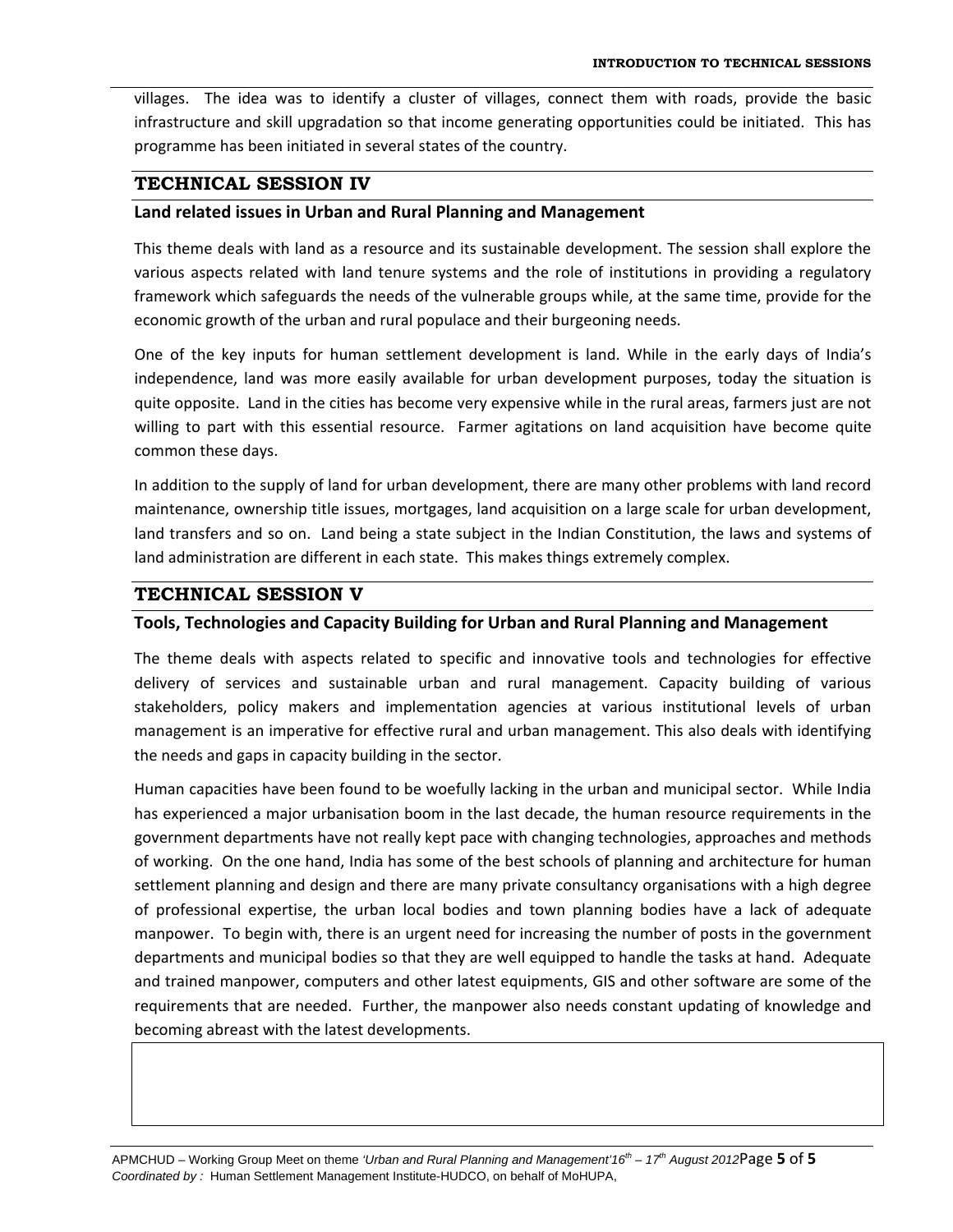# **Urban and Rural Planning and Management: Theme Paper**

**1.0** Asia and the Pacific is the fastest growing economic region in the world, yet unsustainable growth, population increase, increased consumption and urbanization challenge the region's sustainable development. In the year 2010, 43% of the Asia and the Pacific population lived in urban areas, , the second lowest urban proportion of a region in the world; however, in the last two decades the Asia‐Pacific urban proportion has risen by 29 per cent, more than any other region – according to ESCAP figures. Robust governance structures enhanced accountability and coordinated sustainability approaches need to be integrated across all policy levels, if the region is to overcome the challenges it faces today. A look at how the human settlements grew, what has been the urbanisation trend and what have been the redressal mechanisms shall help at crystallising the thought process.

## **2.0 Historical account of Planning of Human Settlements**

The planning of human settlements has been taking place since the dawn of civilization. The surpluses generated in the rural areas led to the creation of so called bigger settlements, which became the marketing centres and consequently urban, and were located along the rivers because of the ease of transport both for people as well as goods, which was river based. Human civilization grew around these settlements .We are aware of great civilizations like Egyptians ,Roman, Mesopatamians, Greek, Persian ,Indus, Maya so on and so forth which had sophisticated system of urban planning. The experts are of the opinion that the first known planned settlements grew around 7000 BC in present day Turkey and were fully developed township by 6000 BC. However, some Archaeologist also believe that the great epic of Mahabarata in India was actually the historical account of the civilization that existed in India around 15000 BC and the large number of townships were developed in the Northern India. However, the urban settlements of Mohenzo-daro and Harappa (Pakistan) and Dholavira (India), represent a very highly developed urban planning concepts, dating 3500 BC. The grid iron street pattern was adopted and houses were planned and located in accordance with the class/status. Rain water harvesting techniques were incorporated at the city level and entire water management was taken care off. The temple cities in India like Varanasi, Ujjain are known as the cities of antiquity and are based on ancient treaties on urban planning. During medieval ages the urban planning concepts were tuned to the changing circumstances and the classic examples of series of walled cities in India. Similarly, it is believed that very rich civilization in China gave birth to large number of cities which were planned and designed based on cosmic forces. Significant number of cities in the Asia Pacific Region had series of historically rich urban planning experiences which enriched the literature on the subject.

#### **3.0 Evolution of modern day planning**

The modern urban planning emerged in the later part of  $19<sup>th</sup>$  Century due to rapidly growing chaotic and polluted cities in western Europe as an outcome of industrialisation. Economic depression (1929‐39) further brought together a large number of thinkers ,who were categorized as **pragmatists** or **utopians**. The pragmatist were architects‐Daniel Burnham ,Lawyers‐Alfred Bettman and Edward Bassett, Engineers‐Robert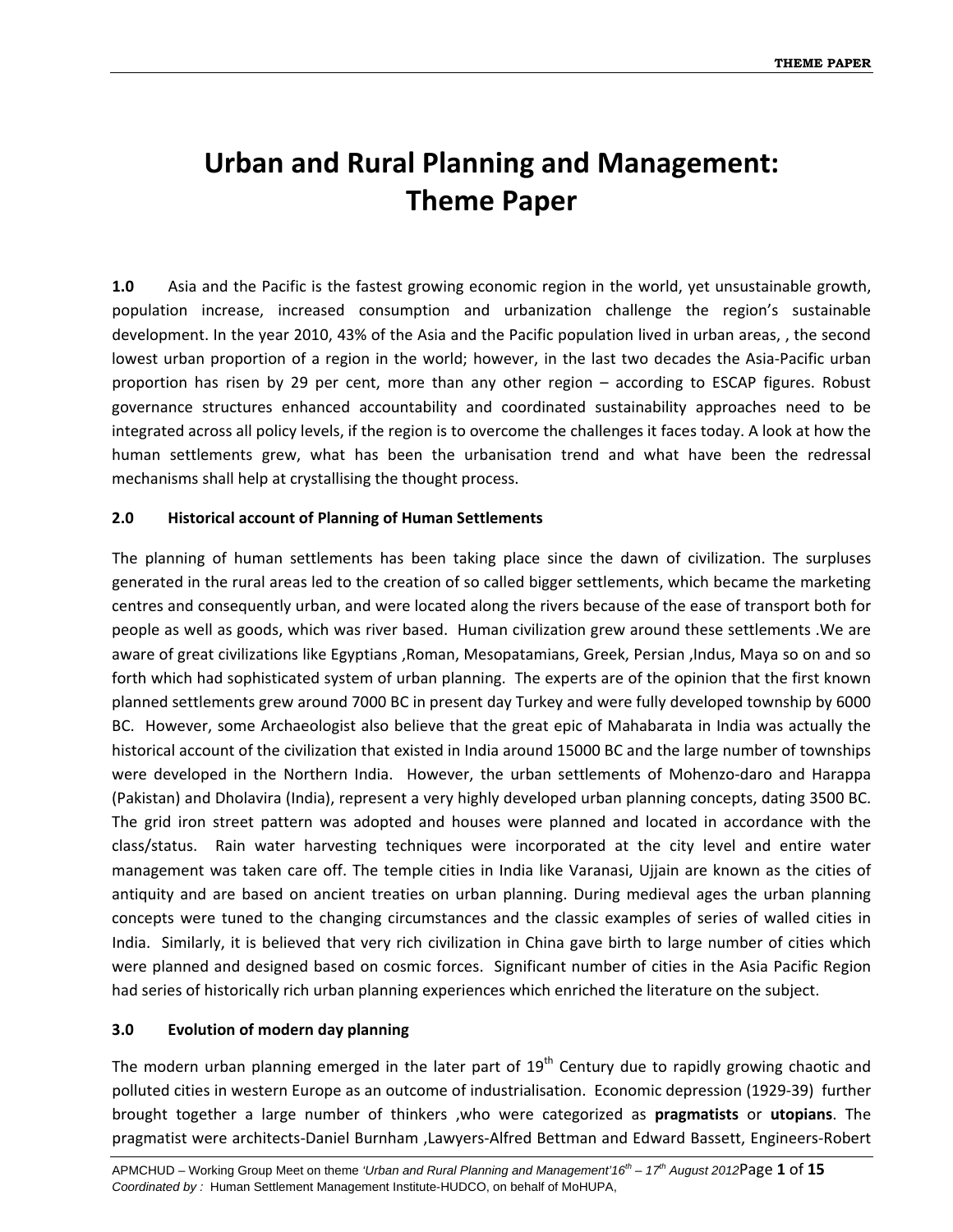Moses, Social critics‐Jane Jacobs and publicists‐Walter Moody. Pragmatic ideology involved a perspective of improving city form for better functioning, engage in new construction and adopt policies with greater reliance on control mechanisms. The first group of idealists were Robert Owen, **Ebenezer Howard,** and **Parick** Geddes, who, were so called anti urban ,promoted urban design based on blend of country and city, semi rural landscape with green belts and suggested an ideal city size of 30‐40,000. people. Patrick Geddes advocated that the physical planning and design is not a engineering solution but involves strong co-relation between folk, place and work. Similarly, Ebenezer Howard advocated garden city concept to recreate English village life. The second group of idealists was**LeCorbsier**, **LewisMumford** and **Frank Lloyd Wright**. Le Corbusier promoted a concept of modernist city which is highly ordered and functional; Frank Lloyd Wright promoted idle cities with low density and dispersed urban form. Automobile started shaping the cities in 1920 and the rise of zoning in 1926 and standard city planning enabling act in 1928 in US and subsequently Town and Country planning act 1947 of UK shaped the modern thinking on urban planning.

#### **4.0 Urbanisation Trend in Asia –Pacific Region**

Urban areas house half of the world's population and in the Asia‐Pacific region; rapid economic growth is closely linked with urbanization levels. Between 2005 and 2010, the urbanized proportion of the world's population overtook the rural population (rising from 49% in 2005 to 51% in 2010); and the urban population continues to grow (the average annual growth between 2005 and 2010 was 1.9%). As of 2010, Asia and the Pacific is the second least urbanized region of the world, with only 43% of the population living in urban areas; however, it has the second fastest urban population growth rate, at an average of 2.0% per annum (2005‐2010). Currently, Africa is the least urbanized region and has the highest urban population growth in the world, at an average annual rate of 3.5% (2005‐ 2010). Across the Asia‐Pacific region, the urban proportion and urban population growth rates vary dramatically.





APMCHUD – Working Group Meet on theme *'Urban and Rural Planning and Management'16th – 17th August 2012*Page **2** of **15** *Coordinated by :* Human Settlement Management Institute-HUDCO, on behalf of MoHUPA,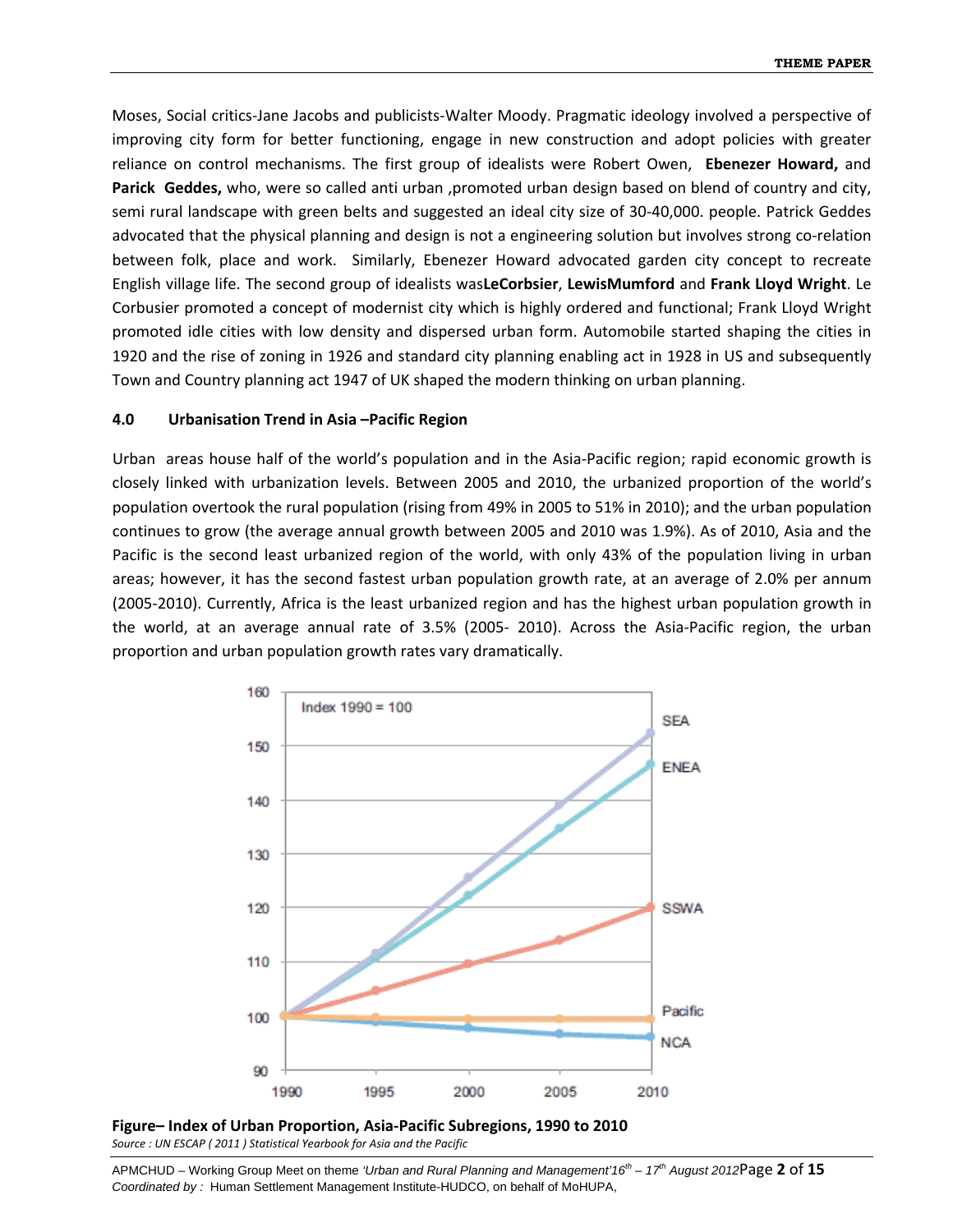Within Asia and the Pacific, the Pacific sub region is the most urbanized, with 71% of the population living in cities and towns; however, the urban proportion was already at 71% in 1990. Micronesia (Federated States of ), Papua New Guinea, Samoa, Solomon Islands, and Tonga are exceptions, each having less than 25% of their population living in urban areas. In contrast, South and South‐West Asia is the least urbanized with only 33% of the population living in urban areas. Exceptions in this sub region are Islamic Republic of Iran and Turkey, where approximately 70% of the population lives in urban areas.





*Source : UN ESCAP ( 2011 ) Statistical Yearbook for Asia and the Pacific*

South and South‐West Asia had the fastest urban population growth rate of all the Asian and Pacific sub regions at an average of 2.4% per year during 2005‐2010. The South‐East Asia urban population growth was somewhat slower at 2.2% per year, followed by East and North‐East Asia at 2.0% and the Pacific at 1.8%. In North and Central Asia the urban population growth rate has hovered close to zero over the last two decades (0.3% for 2005‐2010).In general, countries with the fastest urban population growth rates are also those with the lowest levels of urbanization. All ten of the Asia‐Pacific countries with an average annual urban population growth rate above 3.0% have an urban proportion at or below 40%.

Only one in ten people lived in cities at the beginning of the 20<sup>th</sup> century and now almost 50% of population of the world lives in cities .Each year 60 million people are added to the global urban population. In next 25 yrs, the world's urban areas will grow by an estimated one billion people. Almost all this growth will occur in developing countries.21st century has been described as first **urban century** .In 1950 there were 86 cities in the world with a population of over one million and today there are 400, and by 2015 it will be 550.**Richard Stern,** university of Toronto says that the new reality and a new challenge in the world is a large urban region, or city region.Show me the large metropolitan area almost anywhere in the world –in both industrialized zone and the developing areas of Africa, Asia, or Latin America –and I can almost guarantee that I can show a governance system that operates both ineffectively and inequitably. If the growth of huge metropolitan areas in the world looks like an immutable force, then the structure of governance we have erected to respond to the problem of these areas looks like Godzilla .We may also add that The urban planner seems to have withdrawn with all his abilities and tools and the city just happens to remain frozen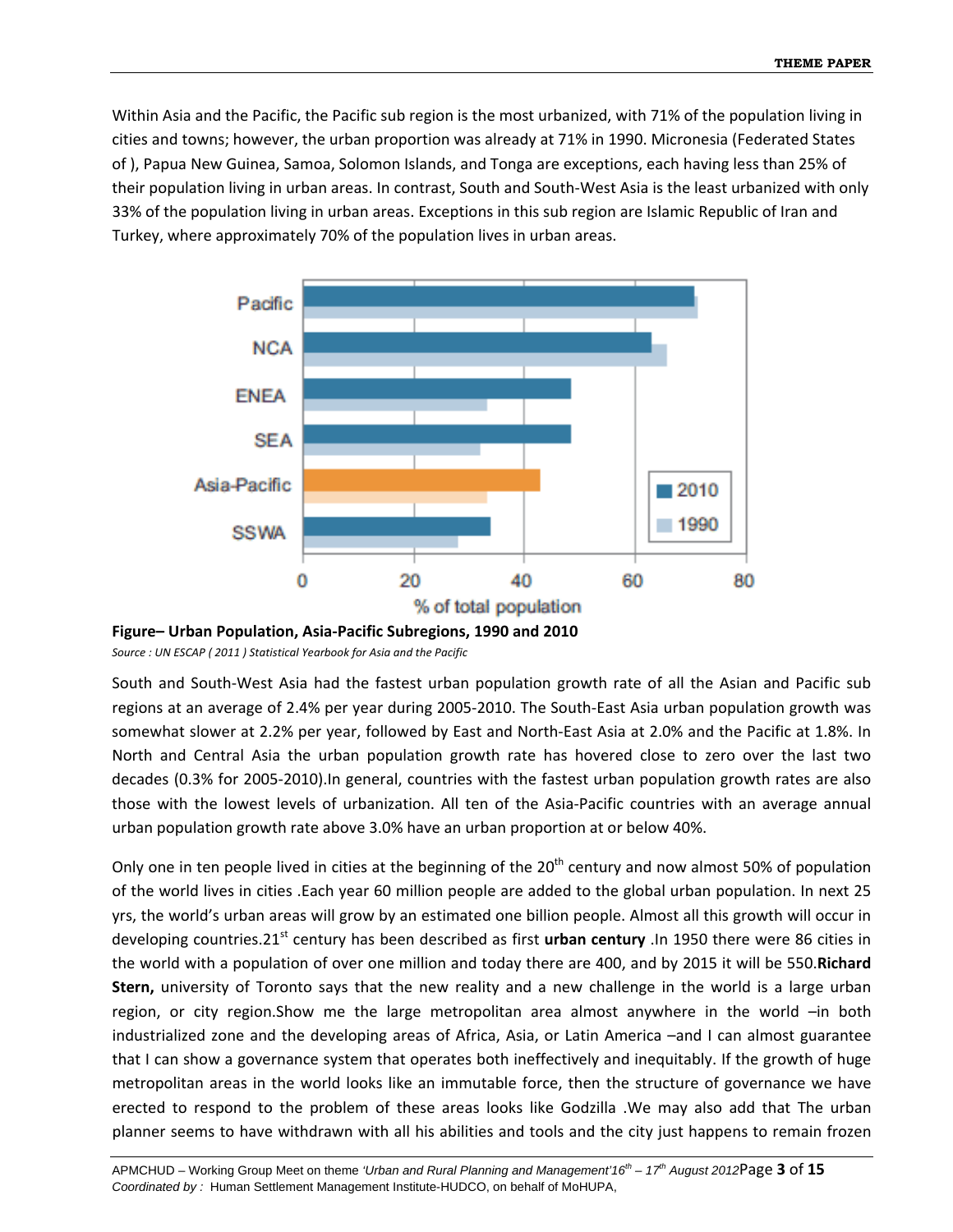unable to cope with the growing problems. The question remains as to why urban planners have not been able to visualize the situation in which our cities are today? Or is it that solutions do not exist? Have we ignored the rural hinterland which has qualified for urban status too fast? Is the failure of cities attributable to failure of integrated urban –rural development? Is regional planning a tool to balance development and has been much ignored? Is it that all problems in the region cannot be addressed in core cities?

#### **5.0 Rural Urban Linkages**

In the Asia‐Pacific region, rapid economic growth is closely linked with urbanization levels. By and large the more developed countries have relatively high levels of urbanization – for example, Asia‐Pacific high income countries have an average urbanized proportion of 75%, while the LDC's of the region have an average of 27%.Rapid economic development has encouraged rural inhabitants to migrate to urban areas to improve their economic opportunities and access to services. Rural‐to‐urban migration is also caused by such "push" factors as the inability of households to sustain livelihoods in rural areas for economic reasons, conflicts, natural disasters and environmental changes such as desertification and saltwater intrusion.Other factors in urban growth are population growth and reclassification of rural areas as urban. The population growth rate in Asia and the Pacific is 1.0%, while urban population growth is 2.0%. Hence, assuming that fertility in urban and rural areas is comparable, roughly half of urban population growth comes from rural‐to urban migration and reclassification of rural areas as urban; the rest is due to population growth.

**Cecilia Tacole** – in her paper on the level between urban and rural development classifies that there is tremendous variety of the linkages and interaction between rural areas and urban centres. The experience shows importance of tailoring interventions to the specific environmental, economic and institutional context of each urban centre and its surrounds. This requires a decentralized approach that is driven by local demand and priorities with the participation of wide range of stakeholders in planning and implementing initiative. Further the **author** says – put differently , policies that support the positive aspects of rural – urban linkages and interactions and reduce their negative impacts need to be based on strengthening local democracy and civil society, thus making local government accountable and making sure that the needs and priorities of both rural and urban poor groups are taken into consideration. The local government in small and intermediate urban centre are able to compete with larger cities for new investments and help retain added value from local products and hold the best promise for more decentralized urban system and their capacity to do often depends on better **transport and communication with the core city ‐** links that need the support of central government.

The population and activities described either as rural or urban are more closely linked both across space and across sectors than is usually thought and that distinctions are often arbitrary. What is defined as an "urban centre" may vary from one country to another and households may be "multi spatial" with some members residing in rural areas and others in towns, as well as engaging in agriculture within urban areas and in non‐form activities in the country side. Flows of people, goods and wastes and the related flows of information and money act as linkages across space between cities and country side.

For both urban and rural population recent and current changes in the global social economic and political contexts have resulted in deepening social differentiation and increasing poverty. However, they are also characterized by great diversity at the local level which is the consequences of historical, political, socio‐ cultural and ecological, as well as economic differences. The failure on the part of urban planners is the fact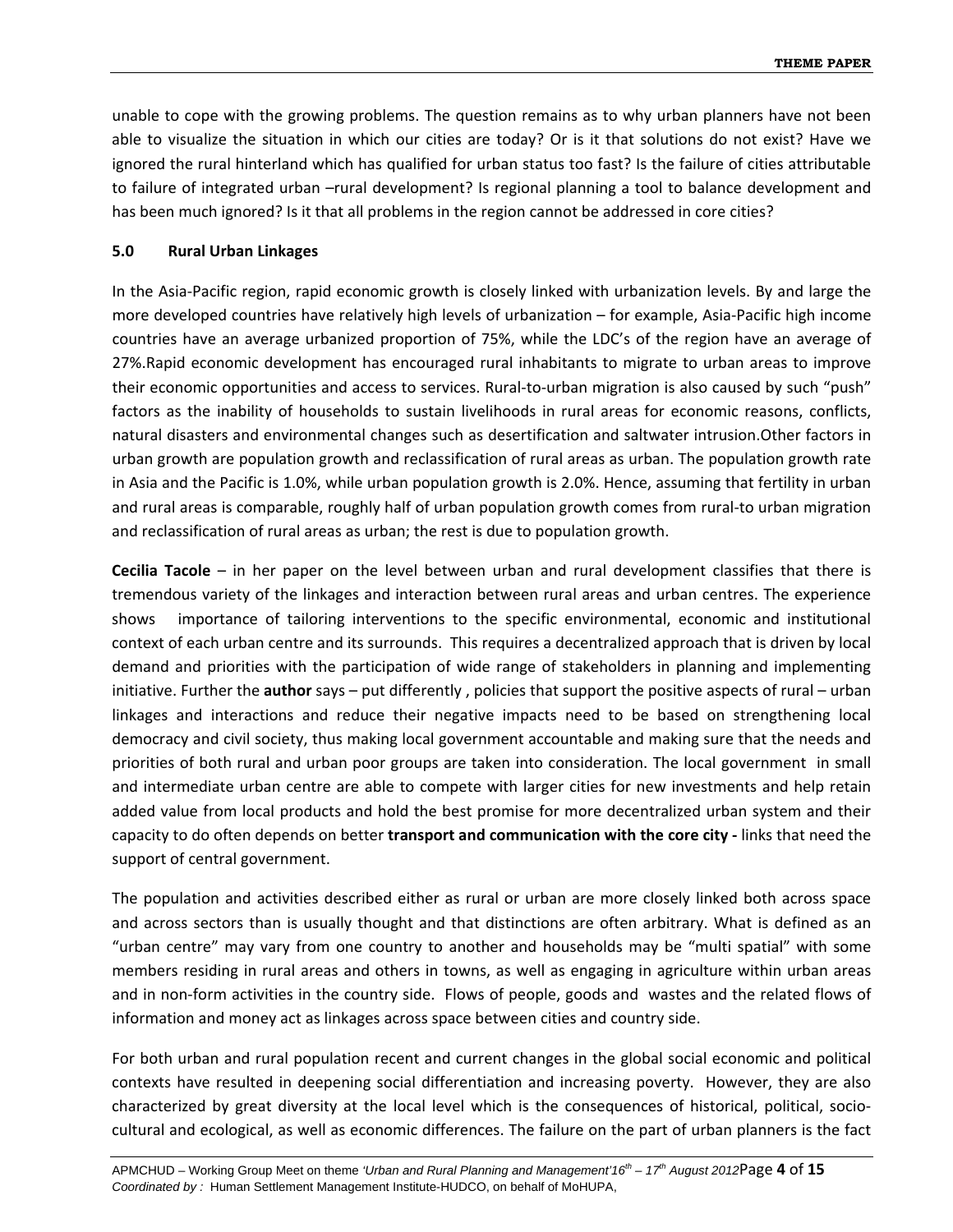that the rural hinterland which provides the life support system have remained ignored and there is a consensus emerging that now we may not be able to afford to be ignorant.

#### **6.0 Urbanisation Trend in Asia‐Pacific Countries, Issues and redressal mechanisms**

Part of the urbanization picture in Asia and the Pacific is the growth of mega-cities – cities whose population exceeds 10 million. Of the world's 21 mega-cities in 2010, 12 are in Asia, including 7 of the largest 10 cities. Although mega‐cities are often portrayed as the face of urbanization in Asia and the Pacific, the reality is that most of the region's urban population lives in secondary cities and small towns. Specifically, as of 2009, 60% of the urban population in continental Asia lived in cities with a population of less than 1 million, while only 21% lived in cities of from 1 to 5 million.

| Largest 30 Urban Agglomerations - Asia and the Pacific countries by<br><b>International Ranking, 2010</b> |                    |                            |                          |
|-----------------------------------------------------------------------------------------------------------|--------------------|----------------------------|--------------------------|
| <b>World Rank</b><br>Order                                                                                | Country            | <b>Urban Agglomeration</b> | Population<br>(millions) |
| $\mathbf{1}$                                                                                              | Japan              | Tokyo                      | 36.67                    |
| $\overline{2}$                                                                                            | India              | Delhi                      | 22.16                    |
| $\overline{4}$                                                                                            | India              | Mumbai (Bombay)            | 20.04                    |
| $\overline{7}$                                                                                            | China              | Shanghai                   | 16.58                    |
| 8                                                                                                         | India              | Kolkata (Calcutta)         | 15.55                    |
| 9                                                                                                         | Bangladesh         | <b>Dhaka</b>               | 14.65                    |
| 10                                                                                                        | Pakistan           | Karachi                    | 13.12                    |
| 13                                                                                                        | China              | Beijing                    | 12.39                    |
| 15                                                                                                        | Philippines        | Manila                     | 11.63                    |
| 16                                                                                                        | Japan              | Osaka-Kobe                 | 11.34                    |
| 19                                                                                                        | Russian Federation | Moskva (Moscow)            | 10.55                    |
| 20                                                                                                        | Turkey             | Istanbul                   | 10.52                    |
| 22                                                                                                        | Republic of Korea  | Seoul                      | 9.77                     |
| 23                                                                                                        | China              | Chongqing                  | 9.40                     |
| 24                                                                                                        | Indonesia          | Jakarta                    | 9.21                     |
| 26                                                                                                        | China              | Shenzhen                   | 9.01                     |
| 28                                                                                                        | China              | Guangzhou,<br>Guangdong    | 8.88                     |
| Source: United Nations Department of Economic and Social Affairs, Population Division (2010).             |                    |                            |                          |

World Urbanization Prospects, the 2009 Revision. ESA/P/WP/215. New York.

Asia‐pacific region is home to sixty million people. The last 20 years have seen the emergence of several **Asia‐pacific countries** as significant economic powers. Notable in the accomplishments of these countries are consistent and rapid increase in the level of industrialization, particularly in high technology and in the application of high technology to traditional industry. **Peter John Marcotullio,** University of Tokyo, describes, the functional niche within the regional city system has forced cities to differentiate in terms of their economic activities, which has impacted their urban form. Transfers of technologies and information through trade and investment have benefited recipients and have also "compressed" or "telescoped" development, sped‐up national urbanization rates and created new types of environmental challenge through overlapping sets of environmental problems. Further, these impacts have been mediated differently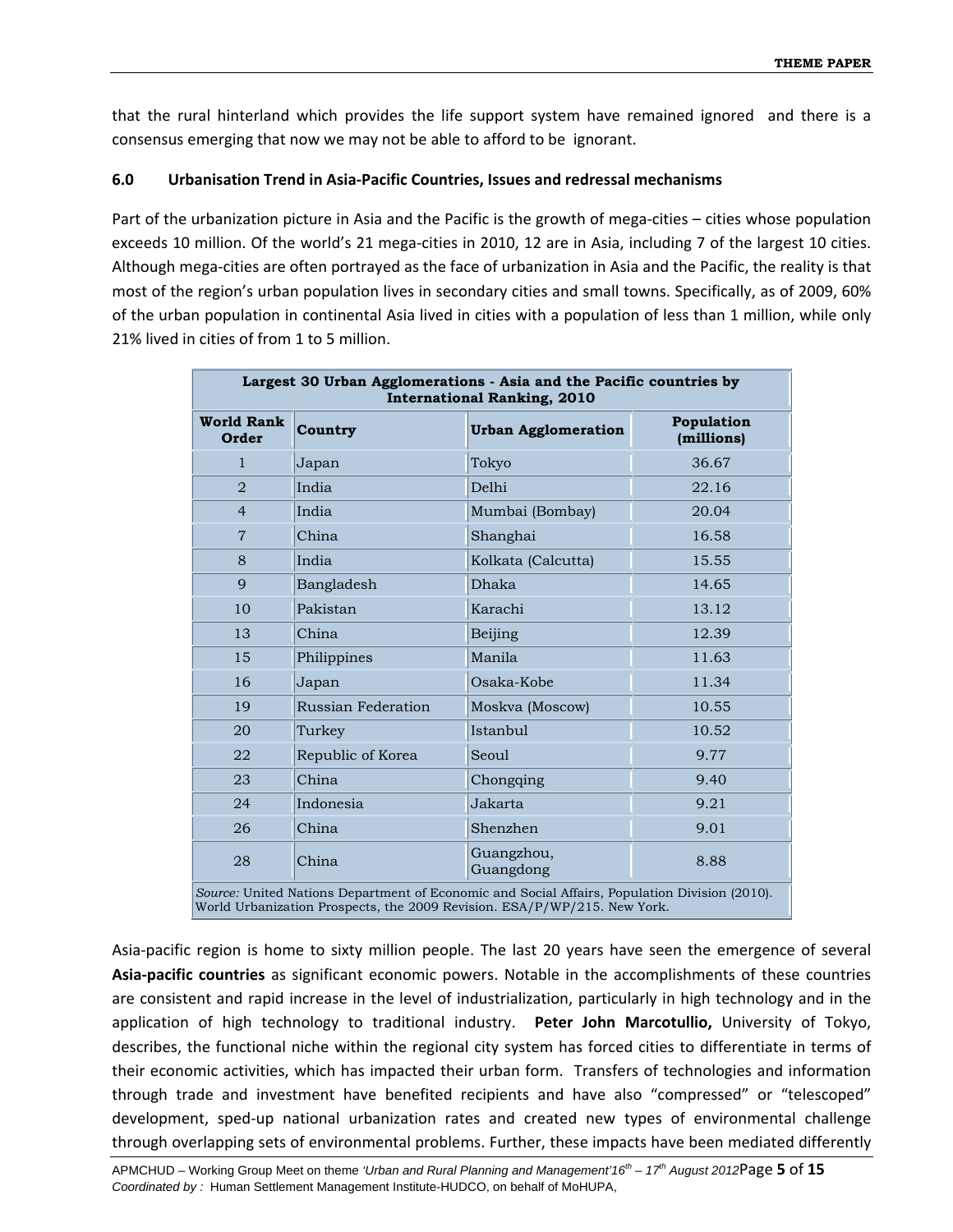by a variety of national and local policies. Together, this bundle of influences is creating an assortment of urban forms and environmental conditions within cities in the region. The results cast doubt on whether the physical forms of or environment conditions within cities currently at different development levels are converging.

Current data on the urban slum population are sparse with 2007 data estimates for only 4 Asian countries (none in the Pacific). The last reasonably full set of available data (2005) contains estimates for 15 Asian countries (none in the Pacific). Based on 2005 data, the Asian and Pacific urban slum population exceeded 25% of the total urban population for 14 countries (all countries with available data with the exception of Turkey with 16%). As compared to 1990, 10 of the 15 countries with available data experienced declines in the percentage of the urban population living in slums. The comparison between years should be made with some caution, as cities and towns develop and land prices increase, slum dwellers may be driven out from the inner city, re‐emerging in the urban periphery, beyond municipal boundaries. Those beyond municipal boundaries may not appear in official urban statistics.

In 2005, more than 30% of all urban residents in the two most populous Asia‐Pacific countries, India and China, lived in slums. In China the proportion of the slum‐dwelling urban population was 31% while in India that proportion was 32%.





In 2005 the region was home to more than half the world's total slum population or about 581 million people. Most of slum dwellers in southern Asia, 63% or at least 170 million people reside in **India**.90% or 195 million people of eastern Asia slum dwellers live in **China**. **Bangladesh** was home to 30 million slum dwellers in 2001 and 85% of its urban population lived in poverty that year.74% of **Pakistan** urban population lived in poverty in 2001 ,more than 35 million people. The process of urbanization in **China** is on increase since economic reforms in 1978 The urbanization rate increased from 17.9% in 1978 to 43.9% in 2006, and by turn of 21<sup>st</sup> century it is expected to cross 90%. The migration from rural to urban has significantly increased during last 30 years, putting considerable strain on cities and towns. China has a new urban and rural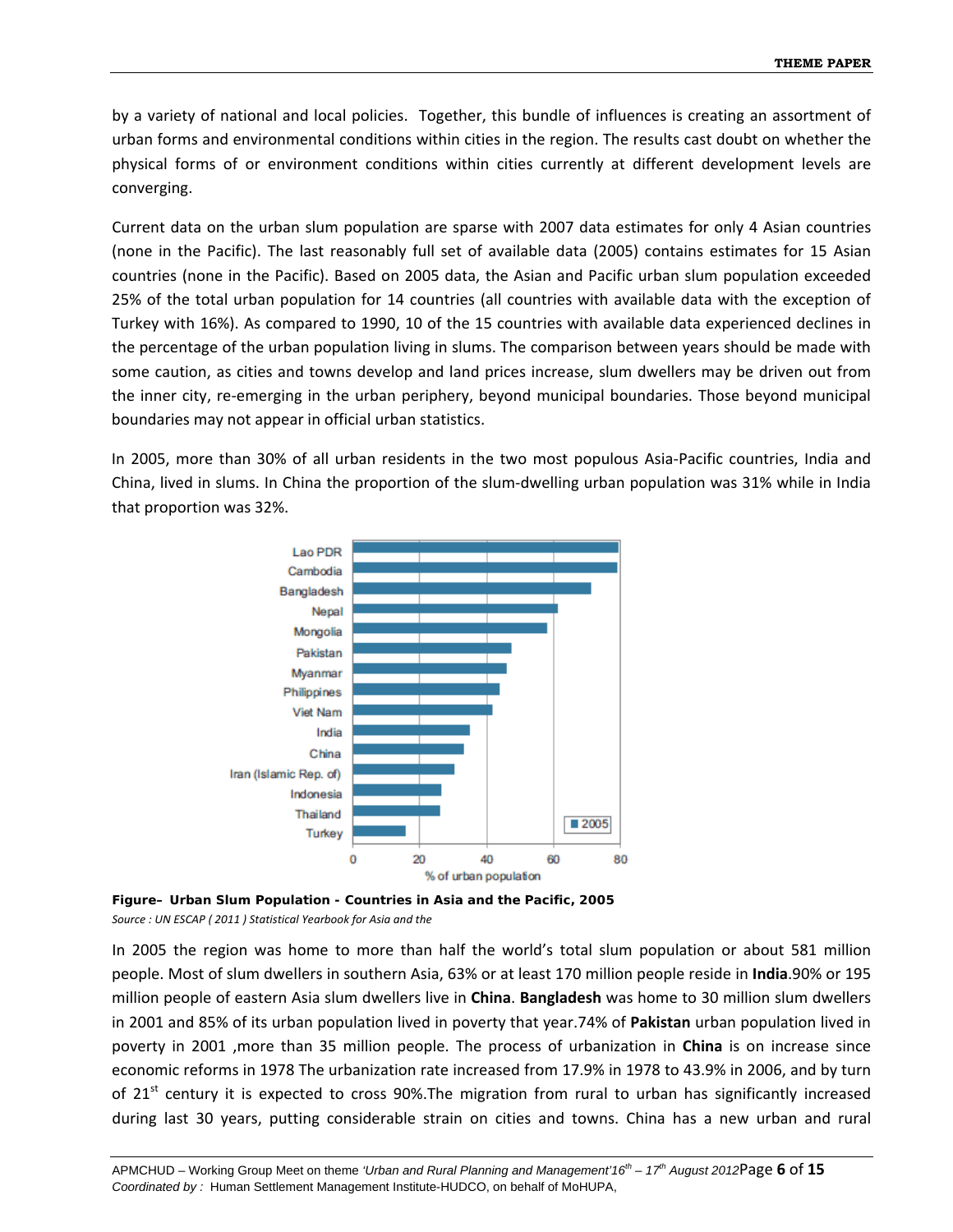planning act, 2008 which is very recent one under which master plans are prepared, named as tier one intervention and detailed plans as tier two.

The evaluation studies of some earlier exercises of master plans in **China** which however have been drafted since 1970 one way or the other, have pointed out that though plans have done well in controlling development, have followed the principles of sustainability, embodied the balance of economy, improved the city's image by strict control of the green space and scenic reserves. However, cities face new challenges under rapid urbanization that comes with the improvement of its market economy system. Experts feel that the involvement of private sector in provision of public facilities may not be without problems but is being explored. **FulongWu** in **China"s emerging cities** –**the making of new urbanism**, says that urban planning as modern profession in china today is inextricably linked to the national goal of market –oriented economic development based on western inspired definition of '**modernization**' and decentralized fiscal power. This opinion reflects the same concern as is enshrined in **UNESCO'S** universal declaration on cultural diversity followed by convention on the protection and promotion of the diversity of cultural expression ,wherein culture has been recognized as a fourth pillar of sustainable development besides economic viability, social equity ,and environmentally responsibility.. Modernization, the vision scripted in the western technological civilization as if universal and obvious Legitimizes western values and delegtimises alternative value system leading to global cultural asymmetry between the west and the rest (**Aseniero 1985 and Banuri 1990) China** is also deliberating on conflicting situations emerging in peri-urban spaces/ urban fringes. Significance of property rights is important and determines whether the desired urban form will become feasible in complex land ownership/ such situations. Rural **collective ownership** is vested in agricultural village governments supposedly answerable to all the villagers but often able to act with impunity. Village govts of urban fringe may sell land use rights to adjacent urban govts in the established development zones on the village land and transfer the rights to developers. Says **Fulongwu.** China has a mature urban planning regime that emphasizes the systematic redevelopment of run down areas in a way that is consistent with long range plans for land use and transportation. In all cities head of urban planning directly reports to mayor, **says MGI report**

In most developing countries globalization impact vary greatly in extent and intensity over time, spatially,within cities and between cultures. The concept of privatization of, services and infrastructure is a reality. Urban planning will be required to orient itself to this new scenario, and at the same time evolve a mechanism so that the planning process can itself be localized benefiting the vast majority of populations who have remained marginal and outside its net of benefits**. Bhutan** has adopted a separate route to development, by denying to accept the concept of **gross national product** as a measure of economic growth and are promoting the concept of **gross national happiness**. This concept was initiated in 1972, when the word sustainable development was first coined by the world community—Bruntland commission. The corner stone of this policy is simple ‐‐‐‐sustainable and equitable socio –economic development, conservation of environment, preservation and promotion of culture, and promotion of good governance. A large commercial and industrial ventures are refused, if it requires any compromise with environment and yet significant progress has been made by Bhutan over last 40 yrs.Are culturally determined pathways possible for economic development,in an era of globlisation? If so will the urban and rural planning process and theory have a different flavour in Bhutan. Yes, it has succeeded in many ways.The indicators of happiness are being debated and western world is looking at it with great interest.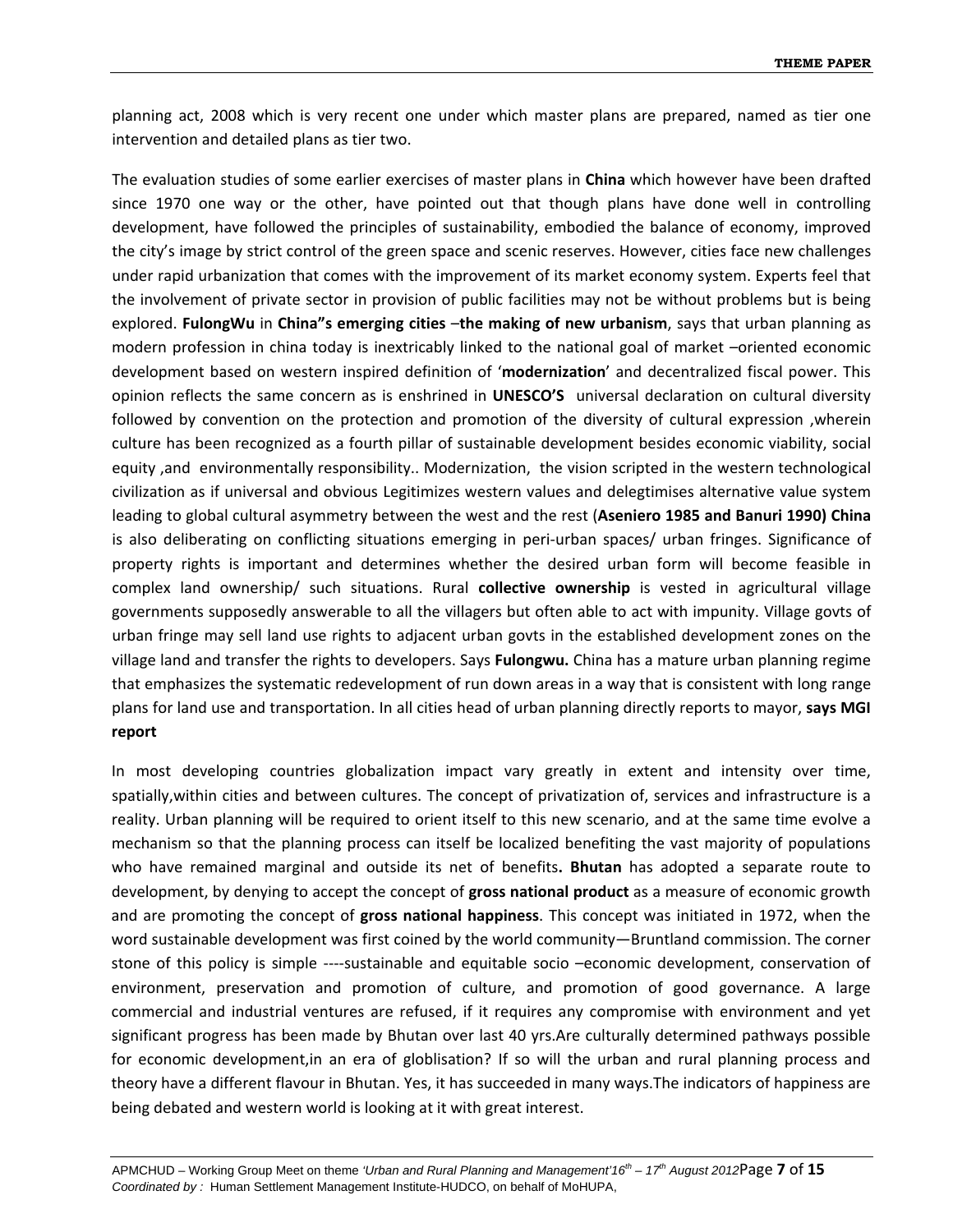**Thailand's** policy for decreasing slum growth, had a strong impact when it was implemented before 1990"s.The main reason behind Thailand's ability to reduce slum growth are strong political commitment by its leadership accompanied by a tradition of **strategic planning** and monitoring development efforts, which have been an integral part of development tradition for the last 30 years. **Cambodia** has also initiated slum prevention policies recently. In **Jordan** slums have grown at the rate of 3.4% per year and **Lebanon** has also experienced an increase in slum population. Slum growth in **turkey** declined radically between 1991 to 2001, from 23.3% to 17.9% primarily because of effective policy decentralization which empowered the municipal govts to borrow from international financial institutions to build or upgrade water and sanitation networks. This demonstrates that urban planning and municipal governance are two sides of the same coin The criticism oftenly levied on urban planning reflects our failure in urban management, which demands an awareness beyond urban planning.

There is a growing recognition among Asia‐pacific countries and international agencies that what they term "slums" are actually centers of economic innovations and dynamism and (more) affordable homes for most of the city;s low income population, their interest wishes to improving conditions in them (and working with their inhabitants to do so) rather then seeking to eradicate them. We know that people living in slums are essential and inseparable part of urban society.

**Australia** is the most urbanized society in the world. Continued population growth in cities is placing considerable strain on infrastructure such as public transport, and roadways, energy, air, and water systems within the urban environment. Urban planning in Australia has evolved since British colonial settlements (1788‐1901).Sustainability, water sensitive urban design, urban renewal and consolidation, climate change, heritage and conservation, community participation, integration of land use and public transport have been the focus area of urban planning. **David Rita** in **continent without slums** writes Australia does not suffer from problems of over populations in any kind of way equivalent to the rest of the world now, but **Australia"s** ecological footprint was found to be around 7.8 global hectares, roughly 2.8 times the planetary average and well in excess of the 2.1 figure which is about what the planet can regenerate on an annual basis. Gains on one front but loses on another front. Urban planners will have to reconcile with this.

This brings us to larger issues of ecological footprint and global poverty. Some of the Asian countries are also crossing the ecological footprint, along with **North America** and **Europe** .Global poverty at the same time indicates, 50% of global population earns less than 2.5 dollars a day and 80% earn 10 dollars a day. Cities occupy just 2 % of the earth's surface, yet the inhabitants already consume 75% of the planets natural resources of goods and services and 50% of global carbon dioxide emissions originate in towns and cities. At the global level the 20% of the world's populations living in developed countries account for 46.4% of global green house gas emissions, while the 80% of the world populations living in developing countries account for remaining 53.6%.US with less than 5% of global population generates 20% of carbon dioxide emissions.

In 2006, the world's cities generated an estimated 67% of primary energy demand and 71% of energy‐ related global greenhouse gas emissions.[2](http://www.unescap.org/stat/data/syb2011/I-People/Urbanization.asp#2) A regional breakdown for Asia and the Pacific is unfortunately not available. However, another study estimates that China's largest 35 cities contributed 40% of its energy‐ related carbon dioxide emissions.[3](http://www.unescap.org/stat/data/syb2011/I-People/Urbanization.asp#3) Based on a 2007 report, Asia and the Pacific untreated solid wastes contribute as much as 75 billion tons of carbon dioxide to the atmosphere every year; another indication of cities' significant contributions to greenhouse gas emissions. While the per capita carbon footprints in Asian and Pacific developing countries remain relatively low compared with those of developed countries, they are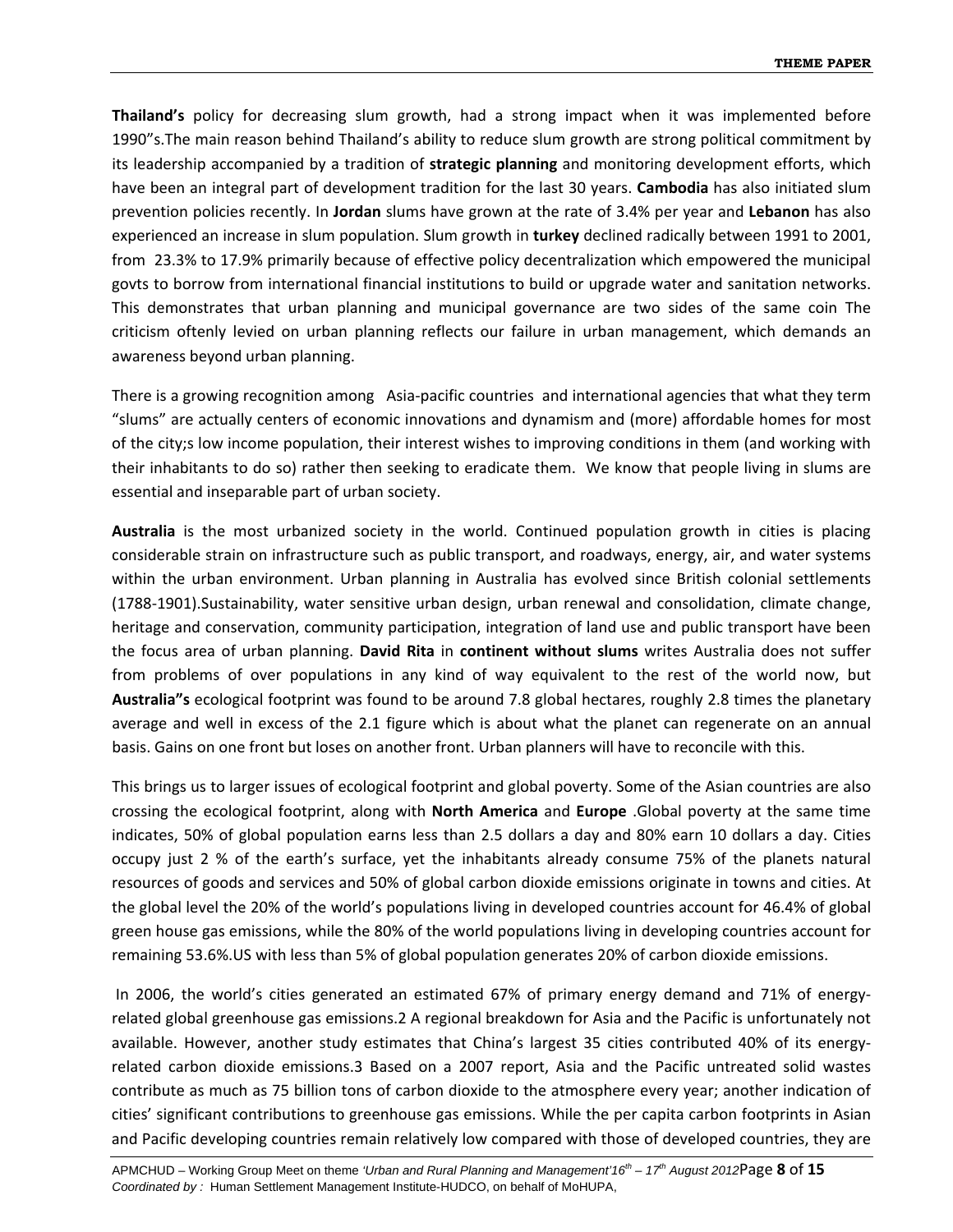growing rapidly. As cities account for most such emissions, within a country the per capita urban carbon footprint is likely to be much higher than the per capita national‐level carbon footprints.

Cities both contribute to climate change and are also directly affected by climate change. An estimated 54% of the Asian and Pacific urban population lives in low‐lying coastal zones.[5](http://www.unescap.org/stat/data/syb2011/I-People/Urbanization.asp#5) Cities in coastal deltas such as Dhaka, Bangkok, Ho Chi Minh City, Jakarta, Kolkata, Shanghai and Manila, among others, are highly vulnerable to sea‐level rises, storm‐water surges and flooding. In addition to the direct impacts of climate change, cities are also affected by climate‐change‐related impacts in rural areas such as floods, droughts, desertification and soil erosion, which increase food insecurity in cities and provide another "push" factor for rural‐to‐urban migration. Although the poor contribute the least to climate change, they can be expected to suffer the most from the negative impacts, whether they live in urban or rural areas.

China with 17% of global population generates 21% and India with 17% of world populations is generating 5% of carbon dioxide emissions. Urban planners have to reduce the ecological footprint by reducing the consumption of land, energy. And water through eco‐ sensitive approaches. **Australia, China and India** shall have to demonstrate the effectiveness of implementations of climate change agenda for its cities and take the lead role in Asia –pacific region.

Rapid industrialization in **Japan** has led to urban growth and development of public transportation, electric trains and streetcars, has dominated the urban planning process. Housing shortage was felt and major railway companies were encouraged to contribute towards housing developments. Urban planning has centered around land use zoning, urban building law, public facilities designation, building line system, and land readjustment system (part of private land as public spaces).New industrial cities established around 1995 lead to growing environmental crises. Japanese describe their cities as better than western models, as they are arranged around large plaza, inside city offers employment, and outside cities –residences. Japanese also believe that European cities reflect contrast with nature, nature and cities are two opposite concepts, but Japanese cities are like villages that have grown naturally from the power of nature – body of organism‐no urban structure. They believe that their unique culture believes in oneness of humanity and nature. There is also a considerable debate within **Japan** as to the precise nature and extent of their own urban problems. Some Japanese planners see population issues in the metropolitan areas due to decentralization policies as a good thing, easing urban problems caused by over concentration and opportunities to strengthen the economies of non‐metropolitan areas. However, some cities which equate growth with progress view such losses as a disadvantage even if they may help to relieve some of the current pressures on land, transport, and urban facilities**. Says Iermy Alden**‐ **some strengths and weaknesses in Japanese urban planning.** 

Over half of total energy in urban areas is now related in some way to its spatial structure‐that is to the relative location of homes, job and shopping sites according to **Susan Owens at Cambridge university.** Against this hypotheses a study conducted by **Dakal**while examining energy use, carbon dioxide emissions in four Asian cities that is **Beijing,Seoul**, **Shenghai** ,and **Tokyo** has concluded that the Tokyo, wealthiest city has considerably lower emissions than two Chinese cities assessed. Houston has a modal split in favour of public transport+cycling+walking and is contributing 5690 kg carbon dioxide per capita per year against Tokyo which has 68% in favour of public transport+cycling+walking and contributes only 818 kg per capita per year. This also demonstrates that there is not an inevitable relationship between increasing prosperity and increasing emissions. However this is also supported by the study conducted **Prof Lehman –University of**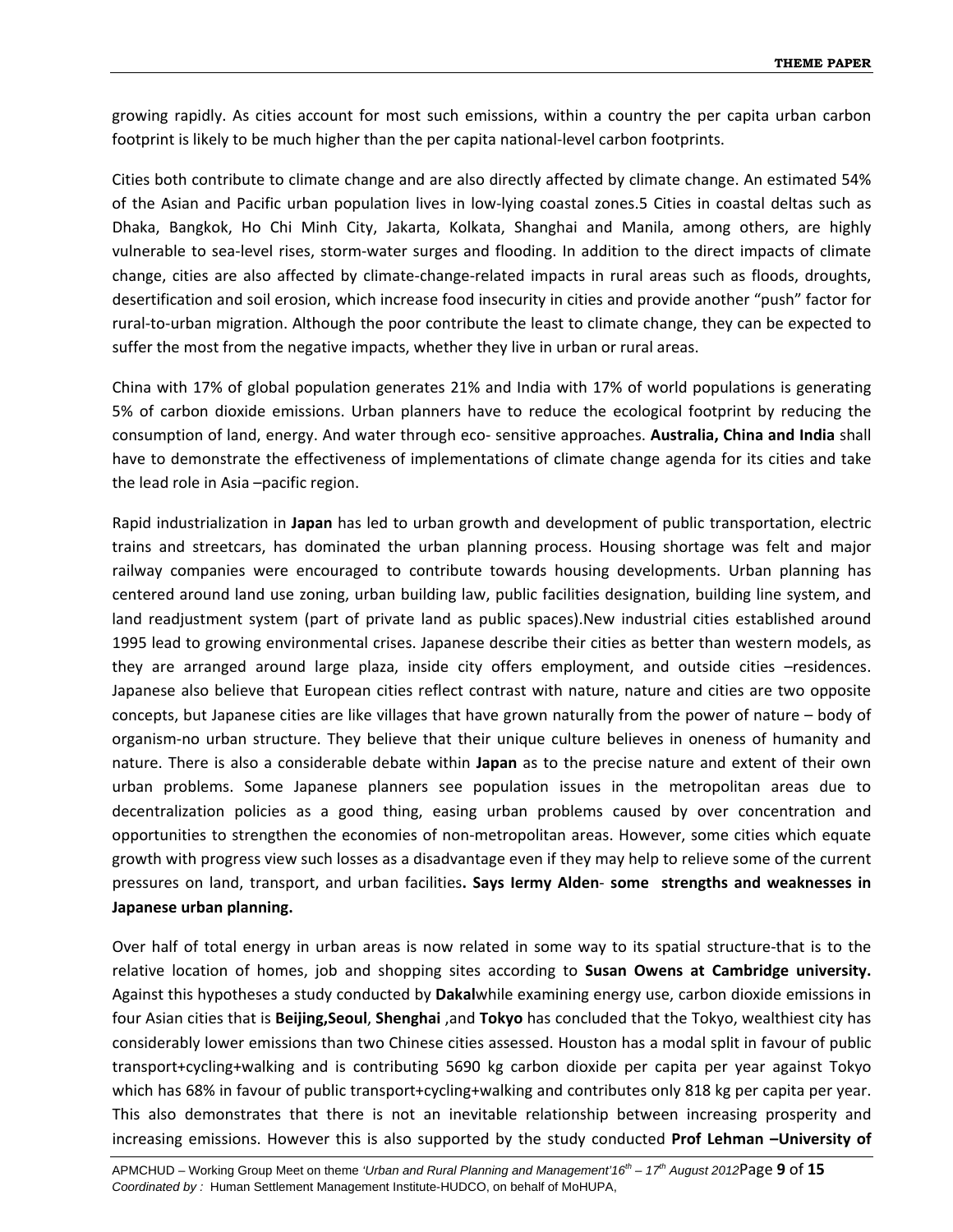**New Castle.** Hesays Asia has a unique opportunity for total urban design concepts be developed on principle of optimum density and the ideal lighting conditions with the integrations of pubic transport. He further concludes that cities need focus on urban design which should be an outcome of density, public transport, water management, solar orientation, day lighting, and construction systems. A mixed use, compact city model represents the optimum use of space and future land use.Japanese urban planners could take pride in the urbanscape of Tokyo,but planners also express another opinion that on closer examination of the high density inner areascan hardly be described as sustainable.High population densities do not necessarily mean sustainability. Urban planners will now be required to streamline these arguments on scientific basis so as to reshape the "economic cities' to 'ecological cities", in coming years. **Japan** has also enacted revised city planning act in 1992 which calls for mandatory citizen participation in creating a city master plan.

Japanese planners are also advocating a planning concept which respects the mixture of urban and rural land uses, should be developed and applied to encourage an ordered growth. Farm and wooded landscape provide key ecological functions, generate visual qualities, and cultural services that help justify the continued relationship of rural and urban land use mix. Western urban planning concepts such as zoning and green belt additions have been applied to the cities to encourage controlled urban growth, but have not achieved significant success. Japan is a mountainous country, with over three quarter of land area steeply sloping .The main agriculture and urban areas crowd together in the river valleys and alluvial plains. Rapid urban growth in the  $20<sup>th</sup>$  century was almost always in to densely settled agriculture land. As a result preservation of green spaces has long been a concern in Japanese planning. The legal planning system for green space conservation in cities developed gradually since 1910.The objective of laws have been city planning, agriculture, nature conservation, and prevention of disaster. Scenic area zoning , a landmark urban law allowed some housing development as long as green coverage was maintained and regulations followed which were more restrictive than other zones. This was done to avoid compensations for loss of development rights.85000 hectares in 108 cities is designated as scenic areas.

**Korea,** ,has undertaken focused reforms of planning controls for an urban‐rural continuum. National land planning law 2002, introduced a unitary planning control system for the urban‐rural continuum and also coined many concepts related to urban growth management techniques such as adequate public facility requirements, phased development, fiscal impact fee, development permit, and land suitability analysis. Simple terms –no plan no development. This was an out come of realization of devastating effects in rural areas and more so in urban fringes. Rural areas have enjoyed relative freedom and have consequently paid for this freedom in unplanned development comments an **Expert.**The British experiment of provision of green belts was also provided in cities and since it crossed jurisdiction of many boundaries of local administration, the same became a point of conflict. Rural land use controls for the protection of agricultural land were established under two categories within national land use and management law: the exclusive agriculture –forest areas and semi agriculture –forest areas This was equivalent to city planning area controls. These rural land use controls designated area as semi‐urban area, semi‐agricultural and forest area, exclusive agriculture and forest area ,and natural conservation area.**Turkey** has been facing earthquakes since 1992 and believes very strongly that land use planning can serve as a useful instrument for mitigating the extent of disaster damage if it is part of appropriate planning system.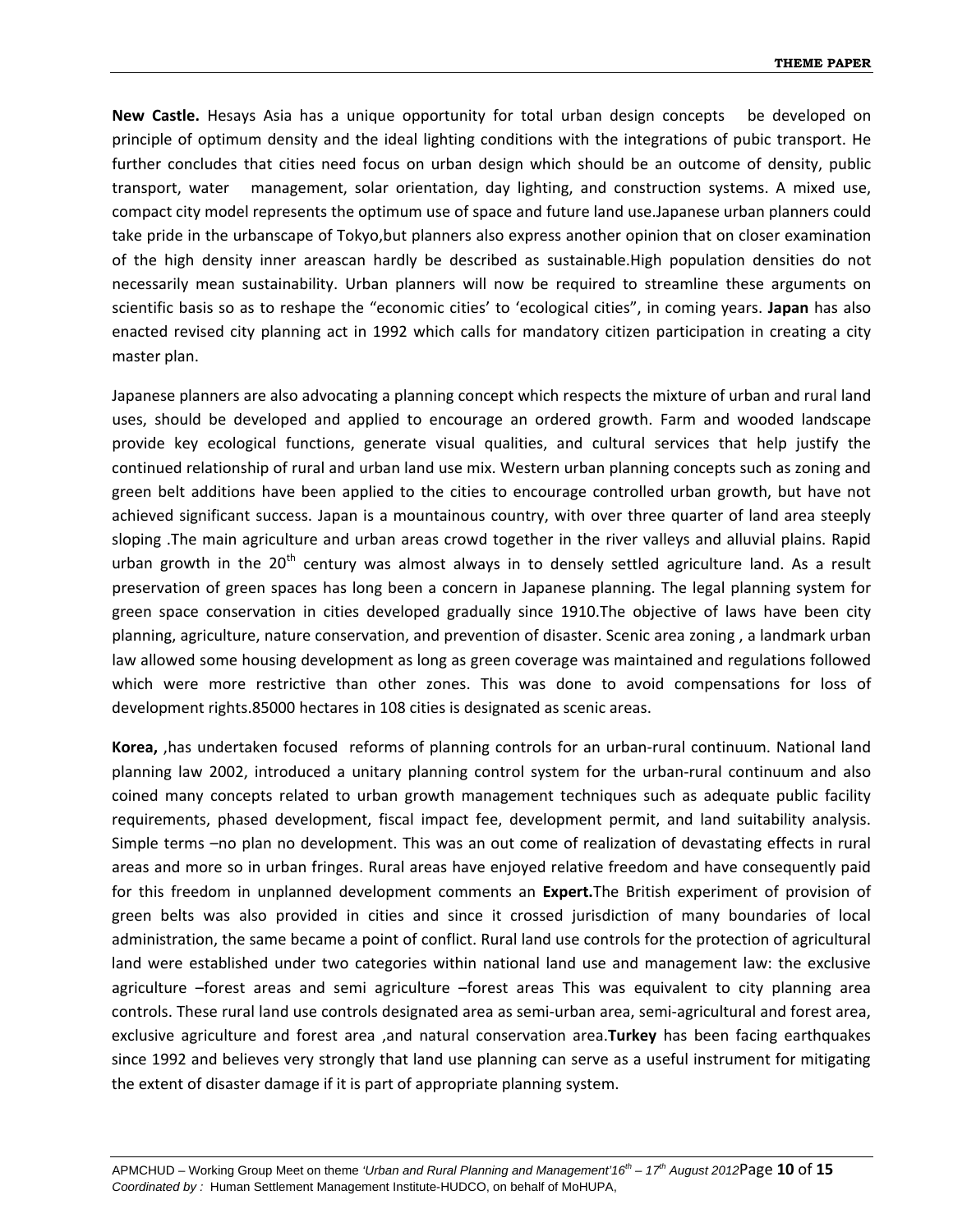Land use pattern in three cities of **Jakarta**. **Bankok** and **Manila** were examined from the point of view of mixed urban and agriculture land use .It showed that the three cities were at different stages of urbanization. Jakarta had entered a sub – urbanization stage, Metro Manila analysis of spatial pattern revealed areas of mixed land use within and around the city. Bankok showed the mixed land use shifting outwards as urbanization proceeds. These findings indicate that planning concepts need to respect the vernacular landscape of each Asian mega cities as well as its stage of urbanization.

By 2008,an estimated 340 million people already lived in urban **India,** representing nearly 30% of the total population. Further, **Mckinsey globalinstitute**, projects that the population of Indian cities will increase to 590 million—40% of India's total population, witnessing an urban transformation, the scale and speed of which has not happened in the world except china. Thirty cities will have a population of more than 4 million inhabitants and cities in India will contribute 70% of India's GDP in 2030.Slums account for around 24% of urban population and essential city infrastructure is under considerable stress. Experts have voiced a concern that inspite of impressive record of economic growth, the incidence of urban poverty has not accelerated with GDP growth. In fact urban poverty will become a major challenge for policy makers in India as the urban population in the country is growing, so is urban poverty.

Urban planning in India is greatly inspired initially by PetrikGeddes and subsequently by town and country planning act of UK 1947 and the first master plan of Delhi 1961‐62,paved the way for other cities to initiate similar exercises, after putting in place state town planning acts. Master plans did make an impact in regulating the growth of cities to some extent. However, hardly around 1200 master plans were completed or are in stages of completion against the requirement of 4000 cities. **Regional Planning** was limited to metropolitan region as some city grew in to **city regions** and was also extended to some regions which were identified as resource regions for spreading economic development. However, implementation of the same left much to be desired. India with the vast population spread out in various ecological regions, with unique cultural diversity, with varying stages of economic development requires new and innovative regional planning approaches to sustain the growing urbanization in line with the environmental resource. Mushrooming of squatter settlements and slums in cities havelead to the criticism of master planning for not being pro urban poor.

#### **7.0 An Indian Perspective of Urban and Rural Planning and Management**

India's rich cultural heritage as seen in its historical cities has remained as the focus area for planners for a long time. There is an emerging view point that this legacy cannot be ignored. Apart from improving the infrastructural status and make them more livable there is also a need to evolve a more social and human approach linking conservation with human welfare so as to achieve sustainable revitalization. The inner cities in India reflect a mix of traditional architecture and vibrant community open spaces and structures, representing several layers of history There is a consensus that these areas need a special treatment and must be handled with a sensitive approach.

Urbanization does not take place in vacuum. It is the current status of rural hinterland with its natural and cultural endowments, which can pay way for sustainable cities. There is a consensus emerging on the fact that rural development with the focus on employment generation, watershed management, development and protection of water resources is critical for the subsequent urbanization. Towards this direction **district development vision plans** for next 30 years are being considered as important tool for guided urban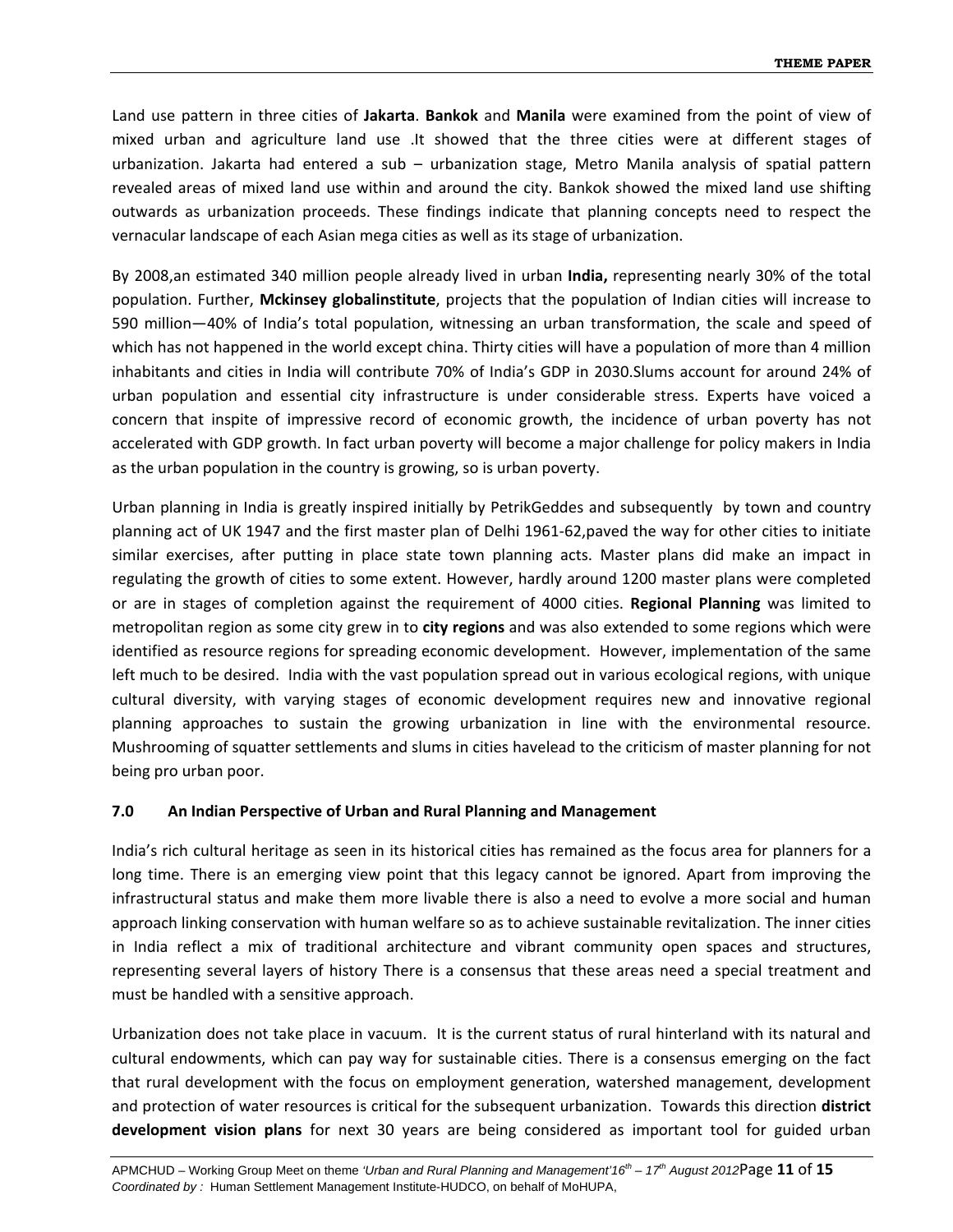development. In addition to this Govt. of India has also formulated a central sponsored scheme known as "**provision of urban amenities in rural areas**" **(PURA**). The scheme envisages Public Private Partnership for the development of growth centres within rural hinterland which would offer a new direction of growth of the existing settlements and also help in generating employment within the region itself.

Government of India has also formulated **"National Mission for Sustainable Habitat**" with the focus on energy efficiency in buildings, management of solid waste and modal shift to public transport. The mission will promote energy efficiency as an integral component of urban planning and urban renewal. Integration of transport/mobility with land use will remain the most important challenge for urban planners in India. India is also confronted with the waste disposal, as well as water management which is now becoming the limited factor to the development of urban centres. Some Planner believes that cities are promoting water intensive development which needs to be re-examined. Requirement of aquifers for recharging may put severe restrictions on the future expansion of the cities. And at the same time large number of wetlands has been encroached upon. Waste disposal on city peripheries have compelled people living in surrounding rural areas to voice their opinion for not using their lands for dumping of wastes. **Integrated rural and urban development** is therefore, not a luxury but a dire need to over come all the above problems so that sustainable cities can be promoted.

Government of India has formulated **national urban housing and habitat policy 2007.**The policy seeks to use the perspective of regional planning as brought out in the  $74<sup>th</sup>$  amendment act in terms of preparation of district plans by district planning committee and metropolitan plans by metropolitan planning committees as a vital determinant of systematic urban planning. The policy seeks to promote a symbiotic development of rural and urban areas. In this regard, the policy seeks to ensure refinement of town and country planning acts and their effective implementation. The core focus of this policy is on **affordable housing for all** with special emphasis on vulnerable sections and urban poor.

Government of India also launched a mission program in 2005 with a focus on improvement of urban infrastructure and provision of housing for urban poor in selected cities known as Jawaharlal Nehru urban renewal mission (**JNNURM).** This was also supported by **urban reform agenda** for improving the effectiveness of urban local bodies including their financial health. The function of urban planning has been devolved to urban local bodies by way of  $74<sup>th</sup>$  constitutional amendment. The mission has helped to focus attention of the decision makers and professionals. The **city development plans** were prepared for mission cities which were essentially vision documents highlighting the investment requirements for the plan period. The mission has also brought to surface the need for capacity building for plan preparation and implementation.

Government of India has also initiated a centrally sponsored scheme called **RajivAwasYozna**under which it is propsed to make Indian cities slum free. The progrramme envisages a mixed bag of funding from central govt,and state govr including urban local bodies. Land as a resource is also being tried to generate funds to meet the cost of the project. Involvement of private sector and civil society is being contemplated in a big way. Considerable stress is being laid on using GIS for mapping and data generation Out lay is also ear marked for capacity building for municipal functionaries for project formulation and implementation

Urban Planning is being revisited and the urban governance section in UN‐Habitat is deliberating on urban planning and its relevance. What are the new approaches? Do they work? Does master plan still work?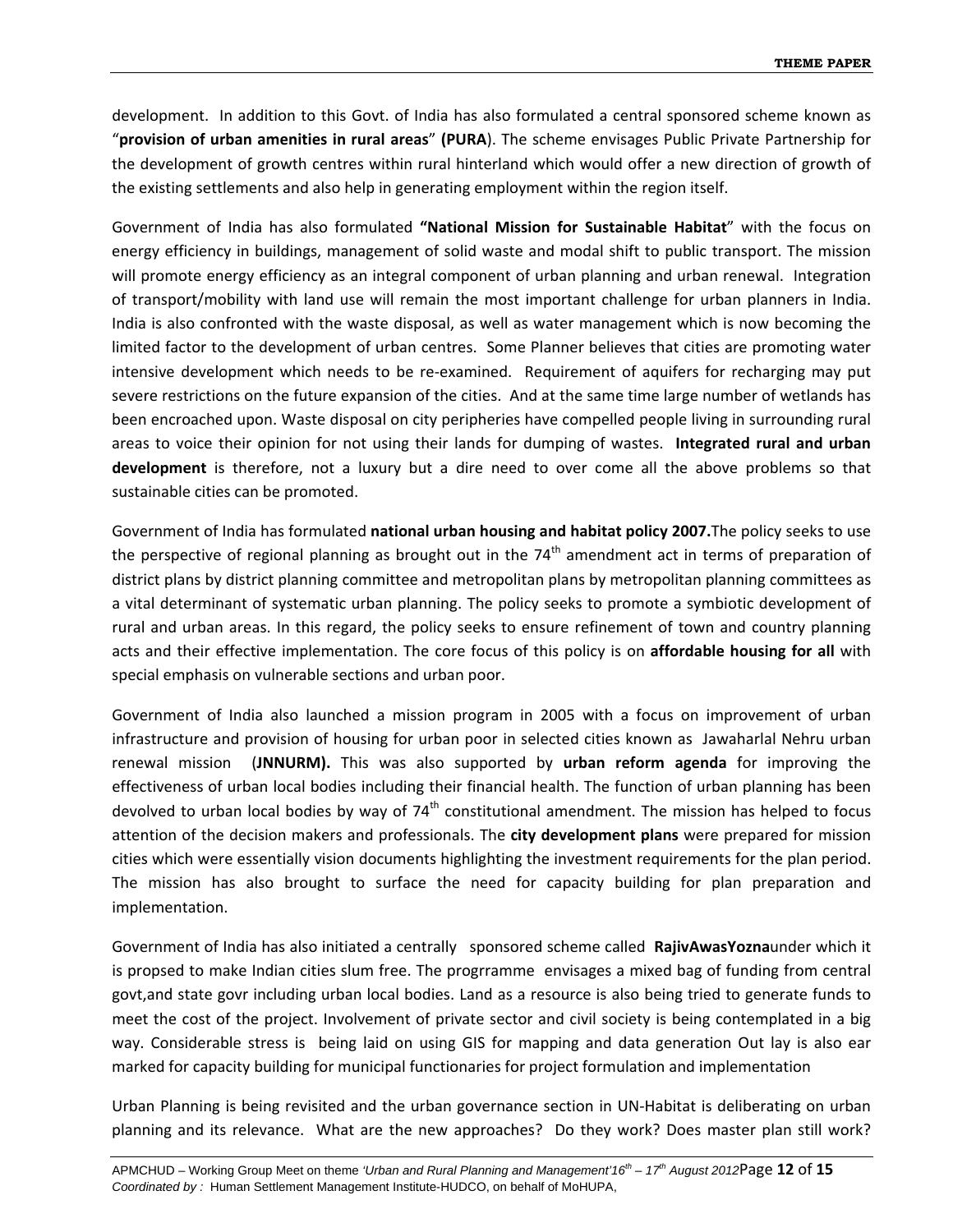What are the advantages of strategic planning? How has urban planning responded to increasing diversity and multiculturism in cities? Does it simply control diversity or accommodated or actually encourage it? Report UN‐Habitat.**Planning Sustainable Cities :Global report on Human Settlement 2009** by Un Habitat highlights that there is now a realization, in many parts of the World, that urban planning systems have changed very little and are often contributors to urban problems rather then functioning as tools for human and environmental improvement, the issues are –

- The environmental challenges of climate change and cities excessive dependence on fossil fuel powered cars
- The demographic challenges of rapid urbanization, rapid growth of small and medium sized towns, and an expanding youth population in developing nations, and in developed nations, the challenge of shrinking cities, ageing and the increasing multicultural composition of cities.
- The economic challenges of uncertain future growth and fundamental doubts about market led approaches that the current global financial crises have engendered as well as increasing informality in urban activities.
- Increasing Socio‐‐ spatial challenges, especially social and spatial inequalities, urban sprawl and unplanned peri ‐‐urbanization.
- The challenges and opportunities of increasing democratization of decision making as well as increasing awareness of social and economic rights among ordinary people.

The **report** further elaborates, that however, some innovative concepts/approaches in urban planning have been adopted such as **strategic spatial planning**, **new land regularization** and **management approaches**, **participatory processing** and **partnerships**, **planning for new and more sustainable spatial forms** such as **compact cities and new urbanism.** However, in many developing countries older forms of master planning have persisted which has failed in accommodating the poor and through the existence of informal cities, socio spatial marginalization is the outcome.

There are number of key messages emerging from the global report which would help finding the new role for urban planning to achieve sustainable urban development. It has been recognized that the global economic crisis have exposed the limit of private sector in terms of its **resilience** and future growth as well as the ability of the **market to solve most urban problems**. Governments need to increasingly take as a more central role in cities and towns in order to lead development initiatives and ensure that basic needs are met and urban planning has an immense role to play. Countries therefore, need to develop overall **national urban strategies**. Urban Planning needs to be **institutionally located** in a way that allows it to play a role in creating urban investment and livelihood opportunities through responsive and collaborative processes. The urban planning system as is adopted must allow and encourage active participation, and all the participatory processes shall be oriented in a way so as to influence plann preparation and decision making. Mechanisms are also required to be evolved for socially marginalized groups to have voice, in both representative politics and participatory planning process. **The Global report** also identifies a number of promising trends for bridging the **green and brown agendas**, which includes, **development ofsustainable energy**, **improvement of eco‐efficiencies** by way of use of waste product, sustainable transport in order to reduce adverse environmental impacts and **development of cities without slums**. The report also highlights an important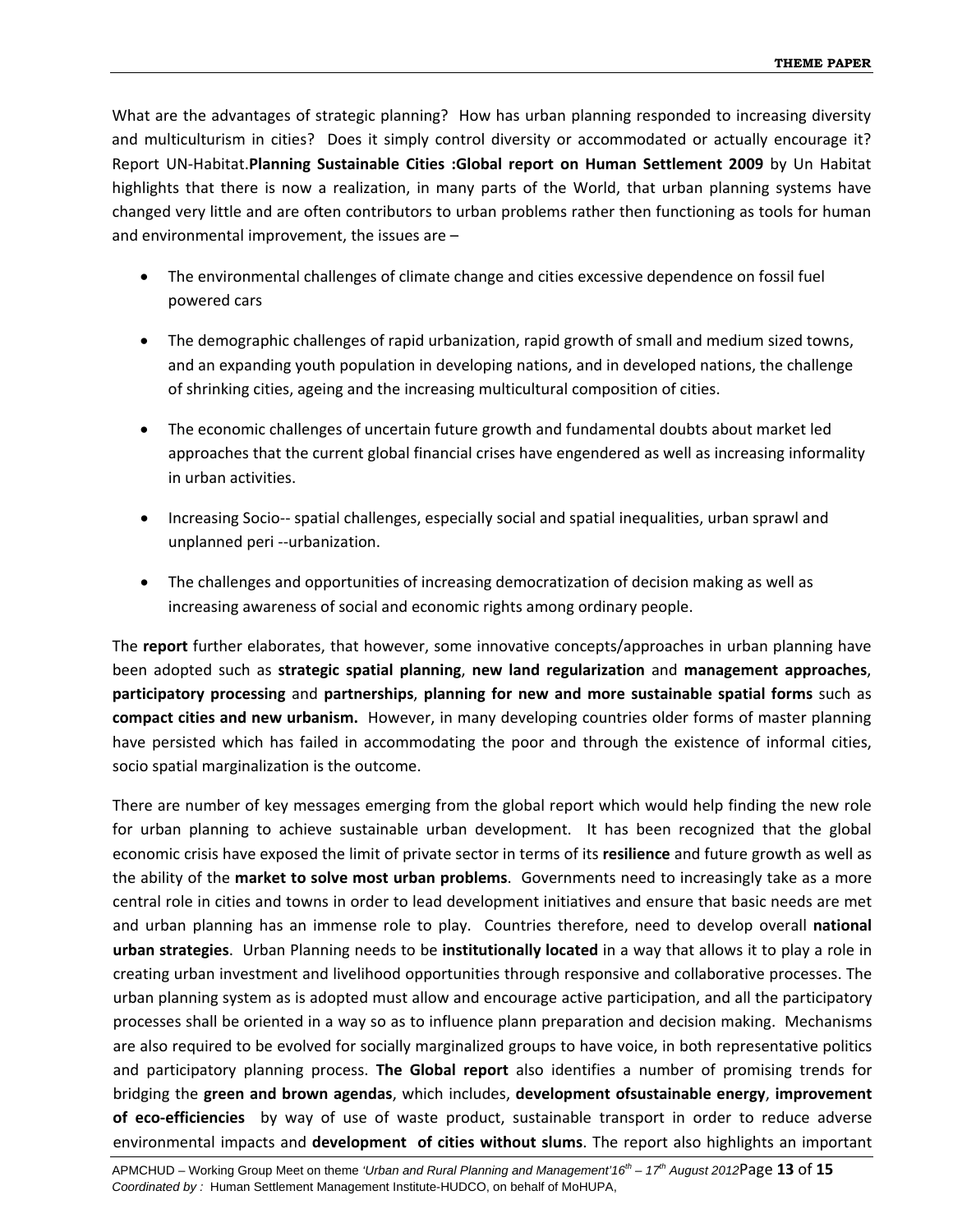message of improving the quality **of planning education** with the focus on promotion of social equity as well as sustainability.

Parallel to above efforts, since first social forum in 2001,attempt was being made by non governmental organizations ,professional associations ,forums ,and national and international civil society networks, committed to social struggle for just, democratic, humane ,and sustainable cities by way of drafting a **world charter for the right to the city.** The charter aims to gather the commitments and measures that must be assumed by civil society, local and national governments, members of parliament, and international organizations ,so that all people may live with dignity in our cities.,This was then discussed in world urban forum in 2004 and again in world social forum in 2005. **Rights to work** and **Rights to housing** may have significant impact on urban planning process which needs to be assessed. Is Asia—pacific region ready for this?

#### **8.0 Towards Resolution of Issues – Varying Perceptions**

Urban planners spend considerable time and energy over time to seek convergence towards environmental protection, towards economic development and third important goal of planning ie social equity. Instead they get caught upin the tension generated among these three fundamental aims, which collectively I call 'Planners Triangle' and through sustained period of confronting planners try to resolve the conflicts.To do so planners have to redefine **"sustainability",** since its current formulations romanticizes over sustainable part and is too vaguely holistic. Planners would benefit both from integrating social theory with environmental thinking and from combining their substantive skills with techniques for community conflict resolution, to confront economic and environmental injustice – **says Scot Cambell** in Urban Planning and contradiction of sustainable development.

**Ronald McGill"** in his paper on urban development in developing countries analyzing the contribution on the subject by (**Stren, 1993, Mattingly, 1994, Werna 19950**,) that urban management should be driven by the lowest level of Competent Government. Urban management seems to have twin objective first to "Plan" to provide and maintain cities infrastructure and services and second to make sure that the cities government is in a fit state, organizationally and financially, to ensure the provision and maintenance. There are emerging concepts in favour of land use planning in sustainable rural systems.

**30"Hubert N Van lier"** mentions in his recent paper, rural infrastructure is replaced with "ecological networks:" which can be protected through spatial concepts, with the introduction of new phenomenon in land development policies: that of **"rural renewing".** Therefore it is becoming increasingly clear that a holistic view needs to be taken of urban and rural entities wherein the concepts of eco- cities could take shape which would fully harness the benefits of ecological system. Urban environment which includes the rural hinterland could be seen as a **system** wherein the efficiency of resource flows is maintained by way if integrated infrastructure development say the **report on Eco—cities by World bank and AusAID**

**9.0 There are immense challenges for the planners in the Asia ‐‐Pacific Region particularly for the development of inclusive cities with the focus on urban poor, making cities pedestrian and public transport friendly, defining a role and relevance of city planning in an areas of increasing privatization, competitiveness ,economy driven cities, balancing between private benefits vs social costs and social** benefits vs private cost and evolving a city urban form, capable to incorporate flexible spatial planning so